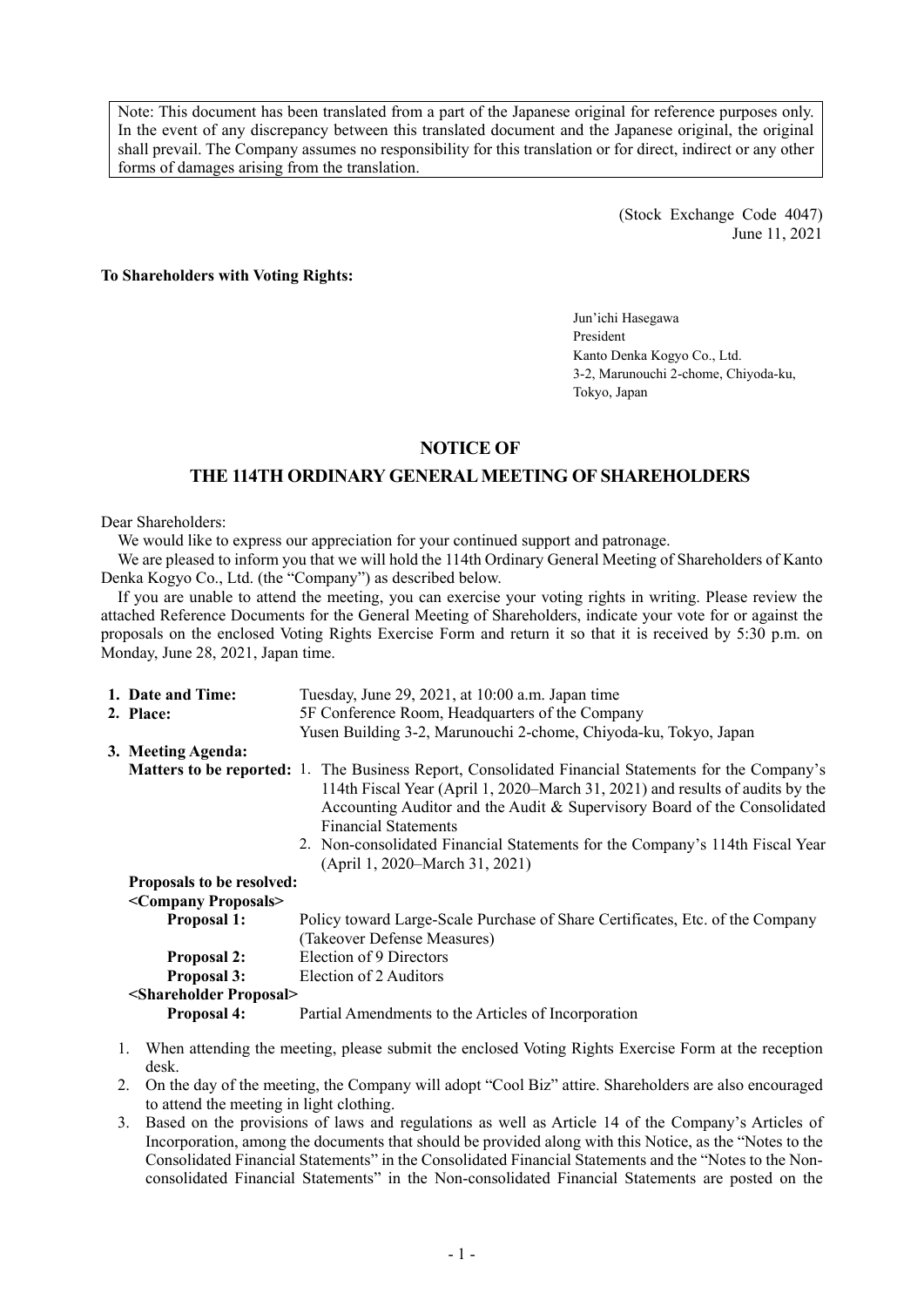Company's website (https://www.kantodenka.co.jp/), they are not included in this Notice.

The above documents are, along with the other documents provided in this Notice, within the scope of audits of the Accounting Auditor and Auditors.

4. Should the Reference Documents for the General Meeting of Shareholders, the Business Report, the Consolidated Financial Statements and the Non-consolidated Financial Statements require revisions, the revised versions will be posted on the Company's website (https://www.kantodenka.co.jp/).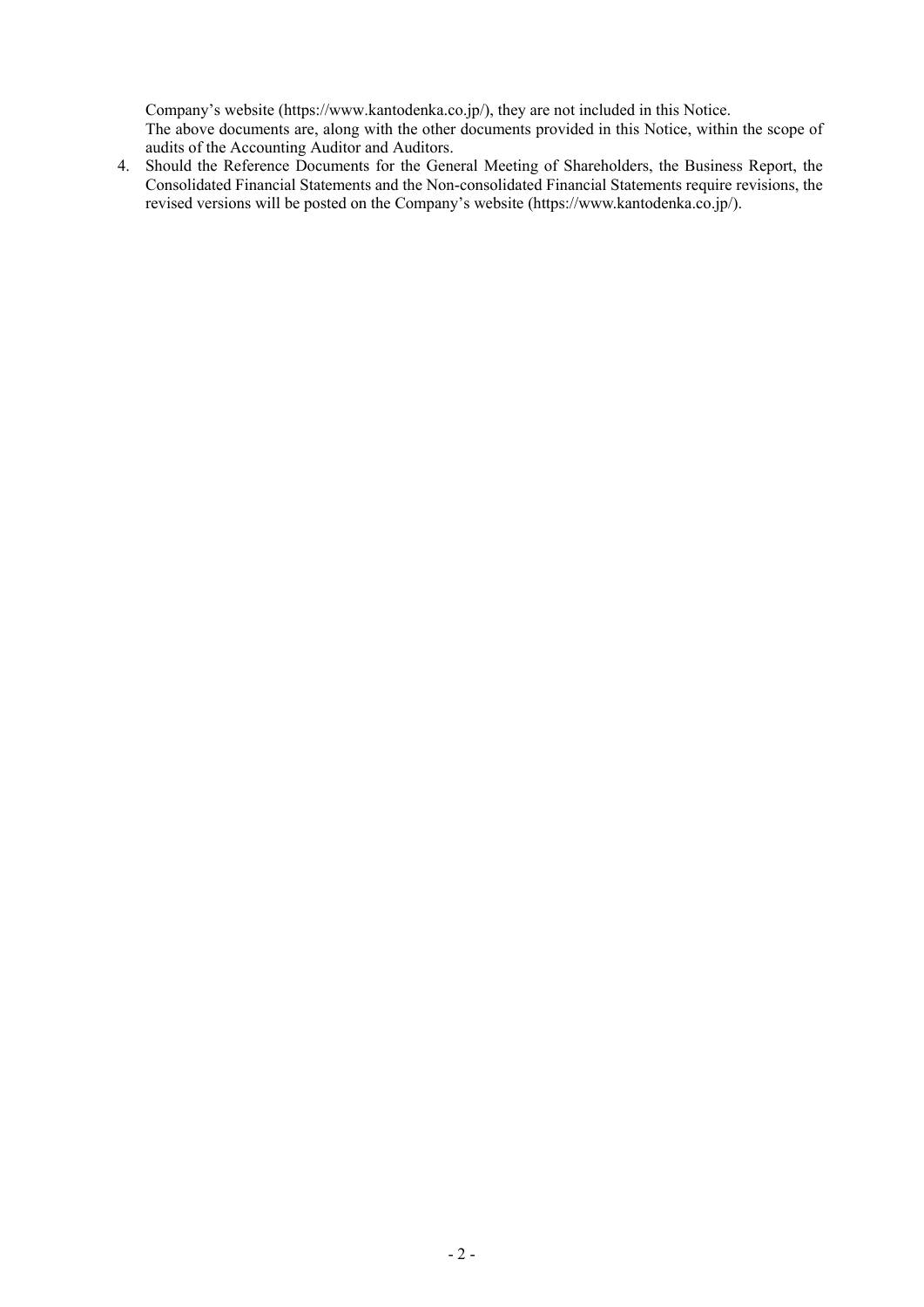# **Reference Documents for the General Meeting of Shareholders**

## **Proposals and References**

#### **<Company Proposal>**

**Proposal 1:** Policy toward Large-Scale Purchase of Share Certificates, Etc. of the Company (Takeover Defense Measures)

With the approval of shareholders at the Ordinary General Meeting of Shareholders held on June 28, 2018 pursuant to Article 17, Paragraph 1 of the Articles of Incorporation of the Company (Note 1), the Company decided to continue the policy toward any purchase of Share Certificates, Etc. (Note 4) of the Company that is intended to achieve or expected to result in a situation in which a particular Group of Shareholders (Note 2) holds voting rights equivalent to a Voting Rights Ratio (Note 3) of 20% or more (hereinafter referred to as the "Current Policy") (we do not make any distinction based on specific means of purchase, such as market transactions or tender offers, but the purchases to which the Board of Directors of the Company has given prior consent are not included; such a purchase shall be hereinafter referred to as a "Large-Scale Purchase" and a person that conducts a Large-Scale Purchase shall be hereinafter referred to as a "Large-Scale Purchaser"). The period of validity of the Current Policy expires at the close of this Ordinary General Meeting of Shareholders (hereinafter referred to as the "General Meeting") and the Company has continually been assessing the role of the Current Policy, including whether or not to extend its period of validity, from the perspective of enhancing the corporate value and ultimately protecting the common interests of the shareholders of the Company while at the same time considering subsequent changes in the circumstances.

As a result of these deliberations, at the meeting of the Board of Directors of the Company held on May 14, 2021, by the agreement of all Directors, the "Basic Policy Regarding What and How a Person Controlling Decisions on the Company's Financial and Business Policies Should Be" (hereinafter referred to as the "Basic Policy") provided for in Article 118, Item (iii) of the Ordinance for Enforcement of the Companies Act was resolved. At the same meeting, the Board of Directors of the Company also decided to propose the continuation of the "Policy toward Large-Scale Purchase of Share Certificates, Etc. of the Company" after revising part of the Current Policy at the General Meeting (the revised policy shall be hereinafter referred to as the "Policy"). Therefore, we hereby request the approval of the shareholders for the Policy. For your information, all four Auditors of the Company have expressed their opinions to the effect that they support the Policy on condition that the specific operation of the Policy is properly carried out.

If the Policy is approved by the shareholders at the General Meeting, the Policy shall take effect immediately upon approval and the period of validity of the Policy shall be through the close of the Ordinary General Meeting of Shareholders of the Company scheduled to be held in June 2024.

There has been no substantial change in the contents from the Current Policy to the proposed Policy.

Note 1: Article 17, Paragraph 1 of the Articles of Incorporation of the Company prescribes that "the introduction of takeover defense measures shall be decided by the General Meeting of Shareholders." The "introduction of takeover defense measures" is defined by Paragraph 2 of the same Article as "the establishment by the Company of rules and procedures that must be observed, in relation to the purchase of shares and other rights issued by the Company, by the person who intends to undertake such a purchase, as part of efforts to prevent the Company's financial and business policies from being controlled by an inappropriate party in accordance with the Basic Policy Regarding What and How a Person Controlling Decisions on the Company's Financial and Business Policies Should Be."

Note 2: A Particular Group of Shareholders means:

(i) a Holder (including a person deemed as a holder pursuant to Article 27-23, Paragraph 3 of the Financial Instruments and Exchange Act; the same shall apply hereinafter) and any Joint Holders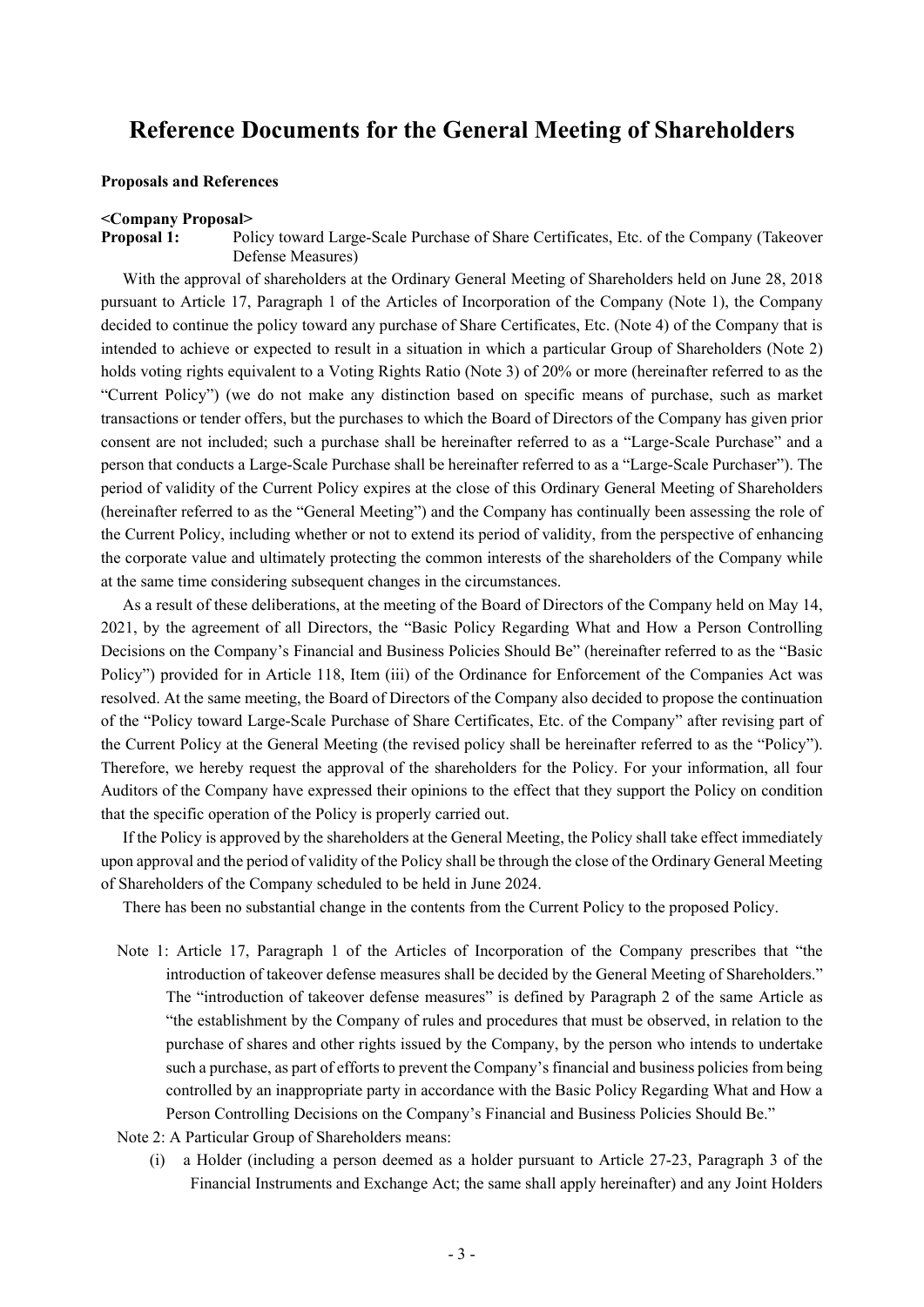(provided in Article 27-23, Paragraph 5 of the Financial Instruments and Exchange Act, including a person deemed as a Joint Holder pursuant to Paragraph 6 thereof; the same shall apply hereinafter) of Share Certificates, Etc. (provided in Article 27-23, Paragraph 1 of the Financial Instruments and Exchange Act) of the Company; and a person who has a certain relationship with such a Holder or its Joint Holder that is similar to the relationship between a Holder and a Joint Holder (hereinafter referred to as a "Quasi-Joint Holder"); or

(ii) a person who makes purchases, etc. (provided in Article 27-2, Paragraph 1 of the Financial Instruments and Exchange Act, including any purchase, etc. made on a Financial Instruments Exchange Market) of the Share Certificates, Etc. (provided in Article 27-2, Paragraph 1 of the Financial Instruments and Exchange Act) and any Specially Related Parties (provided in Article 27-2, Paragraph 7 of the Financial Instruments and Exchange Act).

Note 3: Voting Rights Ratio means:

- (i) in the case of Note 2 (i) above, the sum of 1) the Share Holding Ratio (provided in Article 27-23, Paragraph 4 of the Financial Instruments and Exchange Act; in this case, the number of Share Certificates, Etc. Held (the number of Share Certificates, Etc. Held as provided in the same Paragraph; the same shall apply hereinafter) of the Joint Holders in respect of the holder shall be added) of the holder of the Share Certificates, Etc. of the Company and 2) the Share Holding Ratio of the Quasi-Joint Holders of such a holder (provided, however, that in the calculation of the sum of 1) and 2), the number of any redundant Share Certificates, Etc. Held shall be deducted) or
- (ii) in the case of Note 2 (ii) above, the sum of the Shareholding Ratio (provided in Article 27-2, Paragraph 8 of the Financial Instruments and Exchange Act) of the Large-Scale Purchaser and its Specially Related Parties.

In calculating the Shareholding Ratio, the annual report, the quarterly report or the treasury stock purchase report of the Company, whichever document has been most recently submitted to the authorities, may be referred to in deciding the Total Number of Voting Rights (provided in Article 27-2, Paragraph 8 of the Financial Instruments and Exchange Act) or Total Number of Issued Shares (provided in Article 27-23, Paragraph 4 of the Financial Instruments and Exchange Act).

Note 4: Share Certificates, Etc. mean Share Certificates, Etc. as provided in Article 27-23, Paragraph 1 of the Financial Instruments and Exchange Act.

I. Basic Policy Regarding What and How a Person Controlling Decisions on the Company's Financial and Business Policies Should Be

As a public company, the Company permits the shares of the Company to be traded freely. Accordingly, we believe that the intent of shareholders should ultimately be reflected in "who the person controlling decisions on the Company's financial and business policies should be" and that any Large-Scale Purchase of Share Certificates, Etc. of the Company should not be denied unless it is inappropriate or insufficient from the perspective of protecting and improving the corporate value of the Company, and in turn, the common interests of the shareholders of the Company over the medium- to long-term.

However, there is a possibility that a Large-Scale Purchaser is unwilling to provide the Board of Directors of the Company and shareholders with sufficient information and time to determine whether the Large-Scale Purchaser is appropriate as a "person controlling decisions on the Company's financial and business policies." There is also a possibility that the proposed Large-Scale Purchase is inappropriate or insufficient from the perspective of protecting and improving the corporate value of the Company, and in turn, the common interests of the shareholders of the Company over the medium- to long-term, including the one that is clearly detrimental to the corporate value of the Company, and in turn, the common interests of the shareholders of the Company given the purpose, etc. of the Large-Scale Purchase and the one that will effectively force the shareholders to sell the Share Certificates, Etc. of the Company.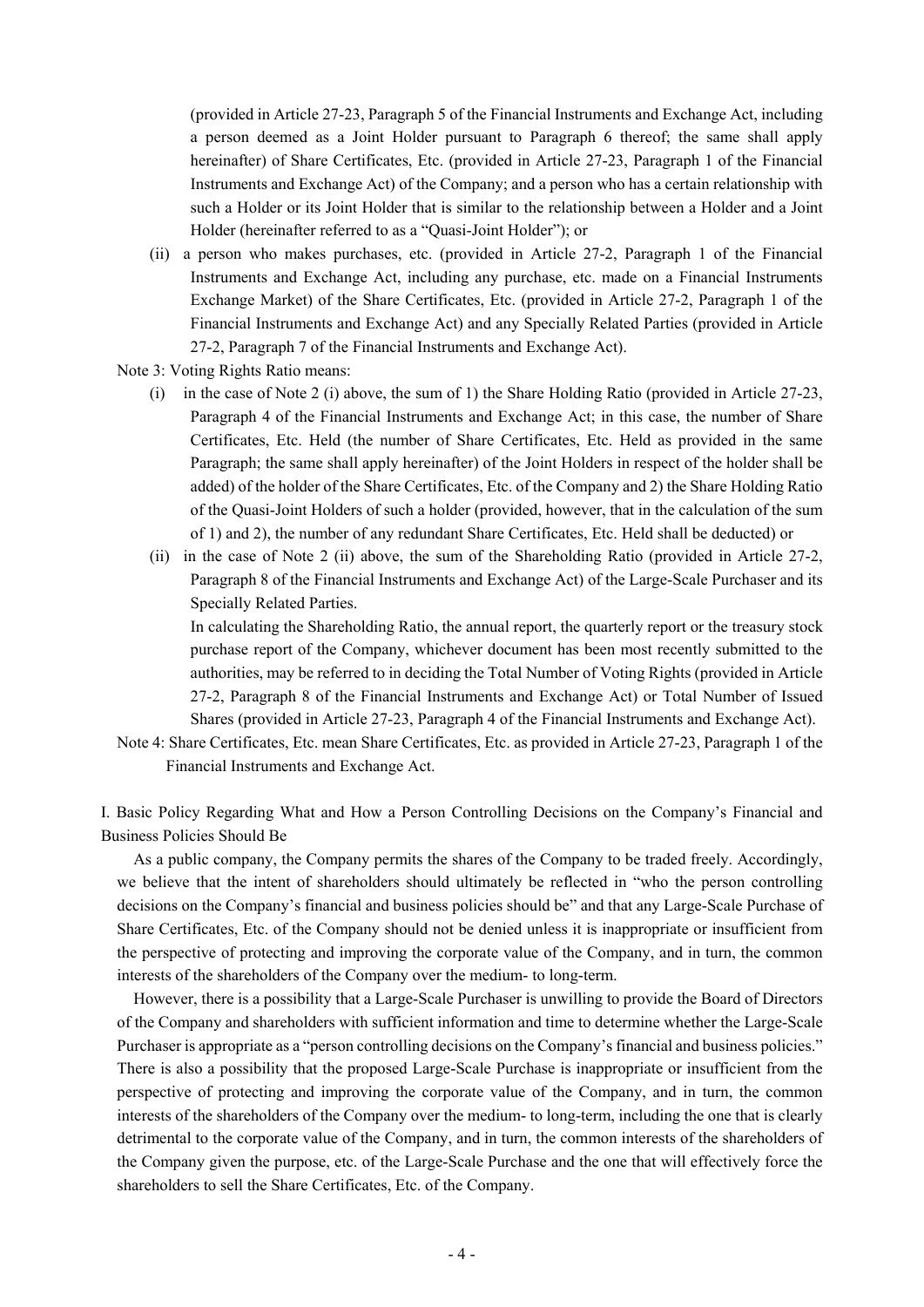For these reasons, the Board of Directors of the Company believes that a Large-Scale Purchaser should provide the Board of Directors of the Company with necessary and sufficient information regarding share purchases in advance and should only be allowed to commence a Large-Scale Purchase after a certain assessment period for the Board of Directors of the Company elapses, in accordance with certain rules that the Company established and disclosed in advance (hereinafter referred to as the "Large-Scale Purchase Rules"). The Board of Directors of the Company also believes that for the protection of the common interest of the shareholders of the Company, it is necessary to take measures that are considered to be appropriate in accordance with certain reasonable rules established and disclosed in advance by the Company and, in principle, after seeking the judgment of shareholders, against any Large-Scale Purchase that may be inappropriate or insufficient from the perspective of protecting and improving the corporate value of the Company, and in turn, the common interests of the shareholders of the Company over the medium- to longterm.

#### II. Efforts to Realize the Basic Policy

The Company has established the following management principles: "Through the quest for constant corporate growth and acquisition of optimum profits, Kanto Denka is working with all its shareholders, users and employees to create a successful company and a prosperous society. To achieve this goal, we are endeavoring to ensure our unique technologies and superior services meet the requirements of our users and build a trusted company based on the principles of sincerity, creativity, prompt response and harmony with nature." In other words, our corporate goal is to "contribute to the realization of a prosperous society while enhancing its corporate value" and to realize this goal, we are working to establish a good relationship with stakeholders including shareholders, local communities, users, and employees.

We believe that the source of our corporate and social value is our "unique proprietary technology" developed through steady research activities, and our "human resources," which support this technology and create new creative technologies. Since its foundation in 1938 to date, the Company's core technologies have been electrolysis, fluorination, chlorination, and organic/inorganic synthesis, and in particular, it has accumulated the knowledge of hydrofluoric acid electrolysis technologies to efficiently generate a large quantity of high purity fluorine and fluorine-related technologies that can be applied widely to battery materials, pharmaceuticals, agricultural chemicals, etc.

In the area of specialty gas products, we utilize our unique fluorination technology to supply fluorinated gas products such as etching gas, cleaning gas, and wiring material gas, which are essential for the manufacture of semiconductors and liquid crystals. Although fluorine is a dangerous and extremely difficult substance to handle, we produce and supply a variety of fluorine gas products stably and efficiently by generating fluorine through electrolysis of anhydrous hydrofluoric acid and reacting it with elements such as nitrogen and tungsten. In addition, our core technology of hydrofluoric acid electrolysis is also a technology that can be used for military purposes, and we are included as a listed company that operates in one of the designated core industries in the Act for Partial Revision of the Foreign Exchange and Foreign Trade Act and related government ordinances and announcements, which came into effect on May 8, 2020, for the purpose of appropriately responding to investments that may have an impact on national security from a security perspective.

As for battery material products, we are the only manufacturer in Japan that manufactures and sells highpurity electrolytes for lithium-ion secondary batteries. With the urgent need for environmental reforms to curb global warming worldwide, Japanese society is also accelerating the movement toward electrification with the declaration of carbon neutrality by 2050 and the banning of new gasoline and diesel vehicles by mid-2030. The Company is the only manufacturer in Japan that manufactures and sells high-purity electrolytes for lithium-ion secondary batteries, a market that is expected to grow as a focus point for electrification. We supply world-class, high-grade products that meet the stringent needs of our customers, support the high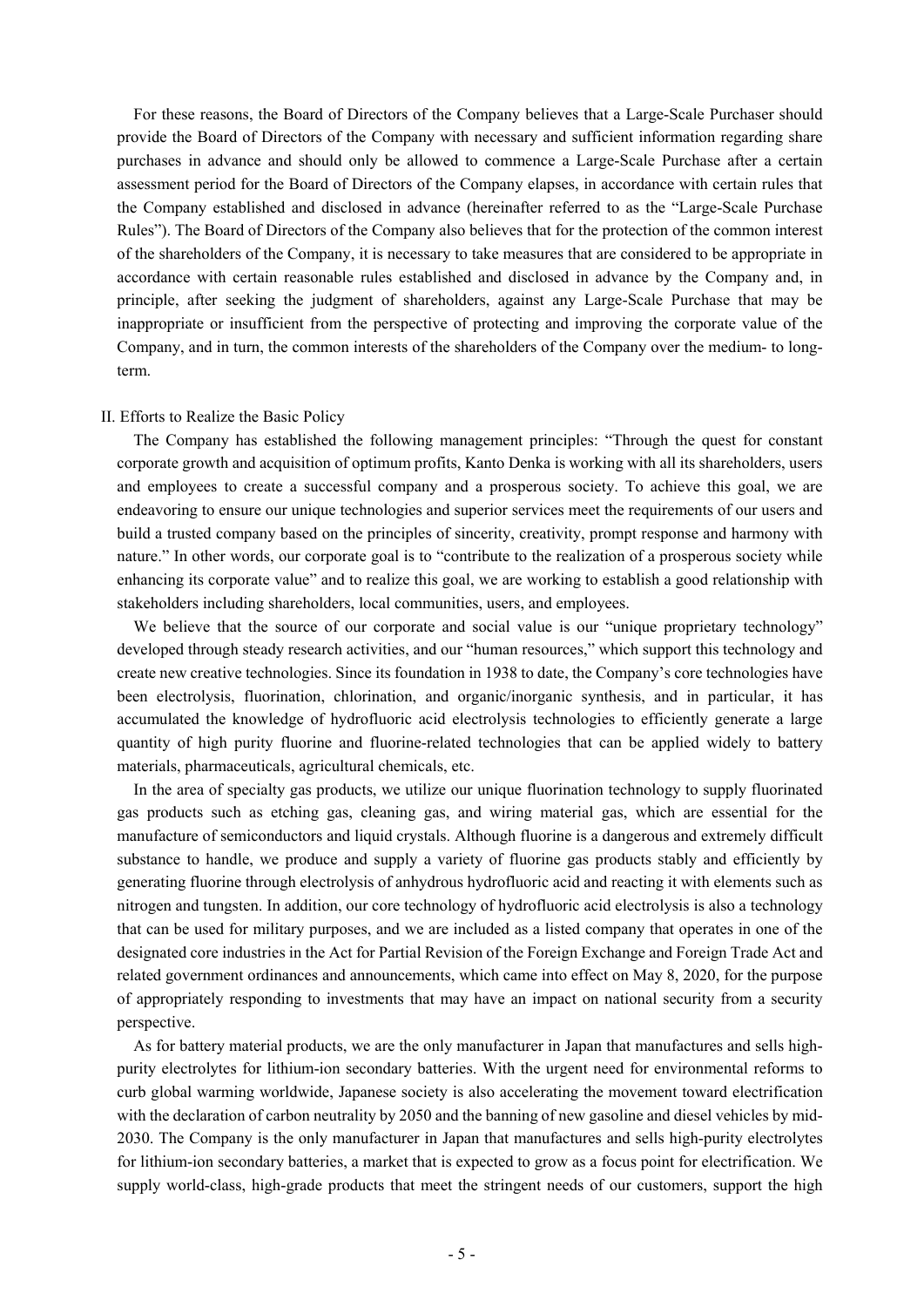performance and long life of lithium-ion secondary batteries, and play an important role in the supply chain toward the achievement of a decarbonized society. The Company will continue to create its "unique proprietary technologies" by improving the skills of its human resources and leveraging the accumulated expertise and strive thereby to enhance its corporate value and contribute to the realization of a prosperous society.

In accordance with our medium-term management plan and with an eye on our vision for the future, we aim to be a "creative development-oriented company" that contributes to society by providing a safe and rewarding work environment based on a stable management foundation and by supporting the world's most advanced technologies with products that are unique and superior. At the same time, based on the CSRconscious management principles and code of conduct, the Company aims to realize the strengthening of the management structure and the establishment of a corporate culture and to become a company that is trusted by the society and employees as a company for which they are proud to work. Based on the basis recognition that a company is a member of the society, the Company strictly enforces legal compliance and corporate ethics to build a good relationship with stakeholders. In addition, as a company that handles chemicals, the Company will focus on the collection and communication of information relevant to safety and the protection of environment as well as the improvement of the technological strength to implement carefully thought-out safety and environmental measures.

III. Efforts to Prevent Decisions on the Company's Financial and Business Policies from Being Controlled by Inappropriate Parties in the Context of the Basic Policy

## 1. Purpose of the Policy

The purpose of the Policy is to protect and improve the corporate value of the Company, and in turn, the common interests of the shareholders of the Company over the medium- to long-term in accordance with the Basic Policy described in I. above.

We believe that, in the event of a Large-Scale Purchase, the Large-Scale Purchaser should provide the Board of Directors of the Company with necessary and sufficient information regarding share purchases in advance and should only be allowed to commence a Large-Scale Purchase after a certain assessment period for the Board of Directors of the Company elapses, in accordance with the Large-Scale Purchase Rules that the Company established and disclosed in advance. After such information is provided, the Board of Directors of the Company will immediately start to consider its opinion on the Large-Scale Purchase and shall subsequently form and disclose such opinion on the proposed Large-Scale Purchase after careful consideration with advice from outside experts, etc. In addition, the Board of Directors of the Company may negotiate with the Large-Scale Purchaser in order to improve the proposal of the Large-Scale Purchaser or offer the shareholders alternative plans developed by the Board of Directors of the Company, if deemed necessary. Such process shall enable the shareholders of the Company to examine the proposal of the Large-Scale Purchaser and the alternative plans (in the case that any alternative plans are proposed by the Board of Directors of the Company) with reference to the opinion of the Board of Directors of the Company, and thus, the shareholders of the Company shall be given the opportunity to make the final decision as to whether or not to accept the proposal of the Large-Scale Purchaser.

In addition, the Board of Directors of the Company established a certain policy to be applied depending on whether or not the Large-Scale Purchaser Rules are observed, and determined to establish the Policy as efforts in the case of a Large-Scale Purchase by an inappropriate party according to the Basic Policy.

The Policy is in compliance with the three principles set forth in "Guidelines With Respect To Takeover Defense Measures for Securing And Enhancing Corporate Value and Common Interests of Shareholders" made by Ministry of Economy, Trade and Industry and Ministry of Justice and dated May 27, 2005 and has been drafted in reference to "Role of Takeover Defense Measures Based on Recent Changes of Environments"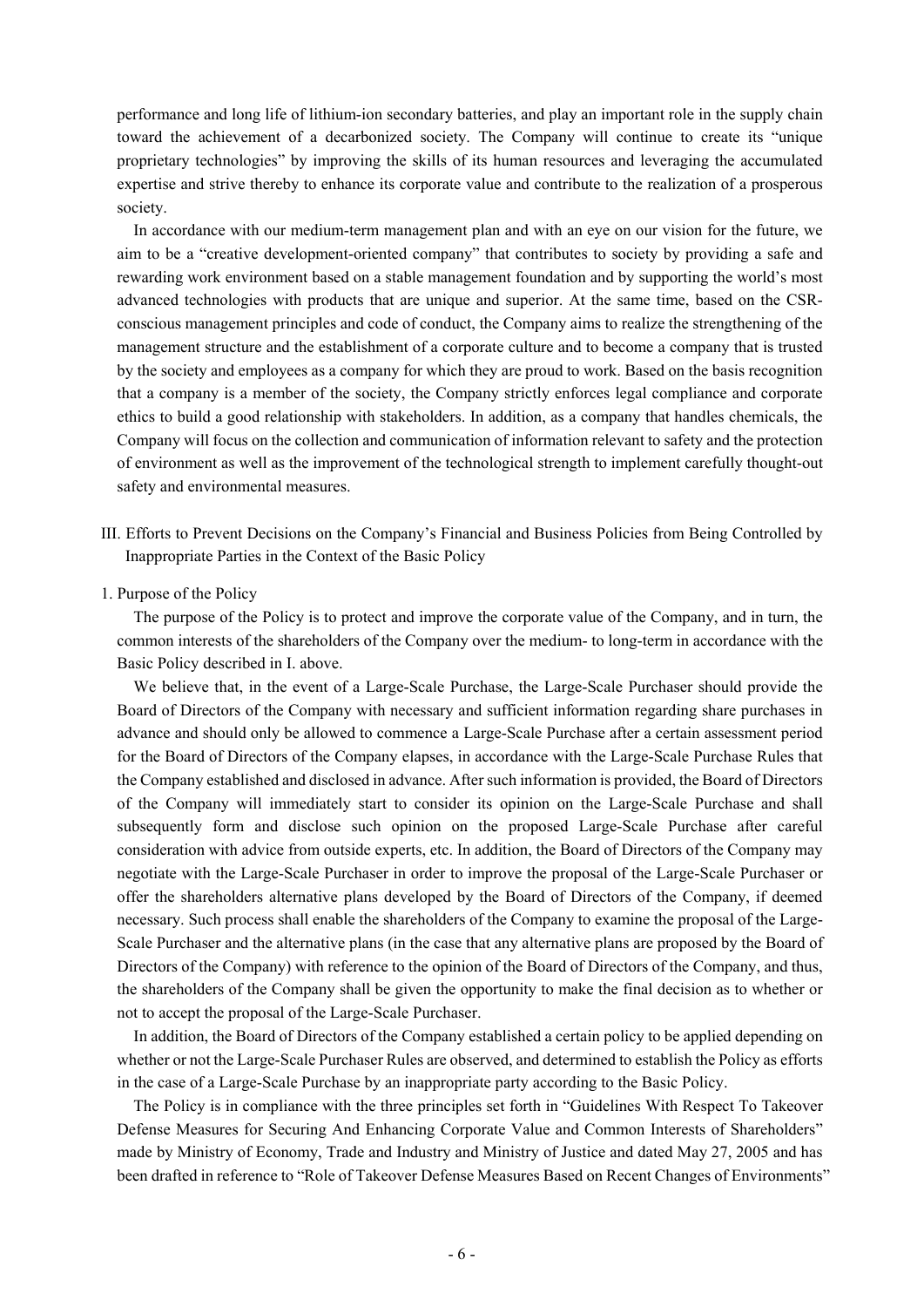made by Corporate Value Study Group and dated June 30, 2008 and "Principle 1-5 Takeover Defense Measures" of the "Japan's Corporate Governance Code" published by the Tokyo Stock Exchange on June 1, 2015 (revised version released on June 1, 2018).

For the avoidance of doubt, the Company has not recognized any indication of a specific Large-Scale Purchase regarding Share Certificates, Etc. of the Company at this point. The status of major shareholders of the Company as of March 31, 2021 is as shown in [Exhibit 1].

## 2. Details of the Large-Scale Purchase Rules

## (1) Outline of the Large-Scale Purchase Rules

The Large-Scale Purchase Rules that the Board of Directors of the Company hereby wishes to establish require that 1) a Large-Scale Purchaser provide necessary and sufficient information regarding the Large-Scale Purchase, that 2) a certain assessment period for the Board of Directors of the Company be secured, that 3) the Board of Directors of the Company present the plans, alternatives, etc., of the management of the Company to shareholders and conduct negotiations with the Large-Scale Purchaser, 4) the establishment of the procedure for, in principle, holding a General Meeting of Shareholders, etc. to confirm the shareholders' intent as to whether to take countermeasures against the Large-Scale Purchase, and that the Large-Scale Purchaser commence the Large-Scale Purchase only after the completion of the procedures described in 1) through 4) above to secure the opportunity to confirm the shareholders' intent.

## (2) Provision of Information

More specifically, first, a Large-Scale Purchaser is required to provide the Board of Directors of the Company with necessary and sufficient information (hereinafter referred to as the "Necessary Information") to allow shareholders of the Company to make their decision and the Board of Directors of the Company to form its opinion. Part of the general items of the Necessary Information is as set forth below, although specific details of the Necessary Information may differ according to the characteristics of the Large-Scale Purchaser and the details of the Large-Scale Purchase:

- 1) An outline (including information relating to the substance of the business of the Large-Scale Purchaser, capital structure and experience in businesses similar to the Company's business or the Group's business) of the Large-Scale Purchaser and its group (including Joint Holders, Quasi-Joint Holders, and Specially Related Parties);
- 2) The purpose and substance of the Large-Scale Purchase (including amounts/type of the consideration of the purchase, etc., timing of the purchase, etc., structure of related transactions, and legality of the means of purchase, etc., feasibility of purchase, etc. and related transactions);
- 3) The basis for the calculation of the value of the Company's shares and financial resources backing the purchase (including specific names of the financial backers (including substantial backers), financing methods, and substance of related transactions);
- 4) The candidates for the management team (including information regarding experience at businesses similar to business of the Company and the Group), management policy, business plan, financial plan, capital policy, distribution policy, policy of utilization of assets, etc. (hereinafter referred to as the "Management Policy after Purchase") expected after the Large-Scale Purchaser participates in the management of the Company's business; and
- 5) The possibility and substance of any change of the Company's and the Group's relationship with stakeholders, such as business partners, customers, employees, etc., as planned after the completion of the Large-Scale Purchase.

Any Large-Scale Purchaser intending to undertake a Large-Scale Purchase is required first to submit to the Representative Director of the Company a "letter of intent" to comply with the Large-Scale Purchase Rules,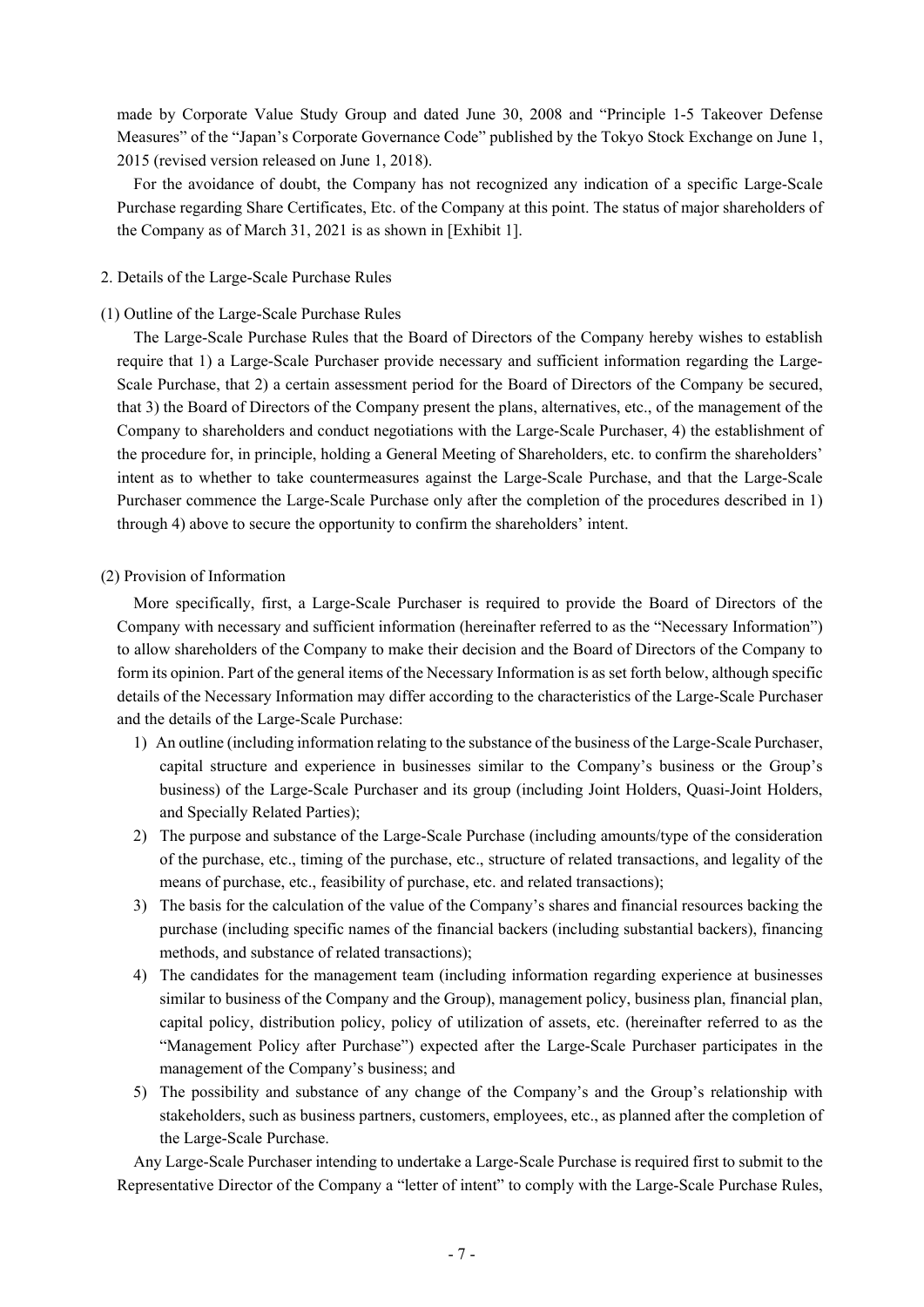which shall specify the name, address, law governing the incorporation, name of the representative, contact details in Japan of the Large-Scale Purchaser and an outline of the proposed Large-Scale Purchase. Within ten (10) business days after receipt of such letter of intent, the Company will deliver to the Large-Scale Purchaser a list of the Necessary Information to be initially provided by the Large-Scale Purchaser. If the information initially provided by the Large-Scale Purchaser is deemed less than as the Necessary Information as a result of the Board of Directors' examination, the Board of Directors of the Company will require the Large-Scale Purchaser to provide additional information until the Company has received all of the Necessary Information.

We will disclose at the time the Board of Directors of the Company deems appropriate all or part of the fact that a Large-Scale Purchase was proposed and the Necessary Information provided to the Board of Directors of the Company, if such disclosure is considered necessary for the shareholders of the Company to make their decisions. When the Board of Directors of the Company determines that the provision of the Necessary Information has been completed, it will notify the Large-Scale Purchaser to that effect and also discloses to that effect to the shareholders of the Company in a timely and appropriate manner.

## (3) Assessment Period for the Board of Directors

Next, depending on the difficulty of the assessment, etc. of the proposed Large-Scale Purchase, subsequent to the completion of the Necessary Information to the Board of Directors of the Company, the Board of Directors of the Company shall be given a period of 60 days (in the case of a purchase of all shares of the Company by way of a tender offer in exchange for cash (in yen) as consideration) or 90 days (in the case of any other type of Large-Scale Purchase) to assess, examine, negotiate, form an opinion, and develop alternative plans (hereinafter referred to as the "Board Assessment Period"). The Board of Directors of the Company shall thoroughly assess and examine the Necessary Information it receives, in consultation with the Special Committee, and receiving advice from independent outside experts during the Board Assessment Period as needed, and shall carefully form and disclose its opinion on the Large-Scale Purchase. In addition, the Board of Directors of the Company may negotiate with the Large-Scale Purchaser in order to improve the terms of the proposed Large-Scale Purchase or may offer alternative plans to shareholders of the Company, as necessary.

Furthermore, in cases where the Board of Directors of the Company cannot reach a resolution determining whether to take the countermeasures within the Board Assessment Period under unavoidable circumstances, for example, due to the failure of the Special Committee to make recommendations as to whether to take the countermeasures within the Board Assessment Period, the Board of Directors, based on a recommendation of the Special Committee, may extend the Board Assessment Period up to 30 days to the extent necessary. If the Board of Directors of the Company decides to extend the Board Assessment Period, it shall disclose the specific period of extension decided and the reason for the necessity of such specific period to shareholders, in accordance with the applicable laws and regulations and financial instruments exchange regulations.

## (4) Special Committee

In the same manner as under the Current Policy, the Special Committee is established as a body to ensure that the Policy is properly applied and to prevent arbitrary decisions by the Board of Directors of the Company. The Special Committee shall have at least three members and in order to be able to judge fairly and neutrally, its members shall be elected from Outside Directors of the Company and Outside Auditor of the Company or outside knowledgeable persons such as attorneys-at-law, who are independent from the executive members of the management of the Company. The names and personal histories of those who are scheduled to be elected as Special Committee Members at the meeting of the Board of Directors to be held immediately after the General Meeting are shown in [Exhibit 2]. The outline of the Special Committee is given in [Exhibit 3].

In making a significant determination pertaining to the Policy, including whether the Large-Scale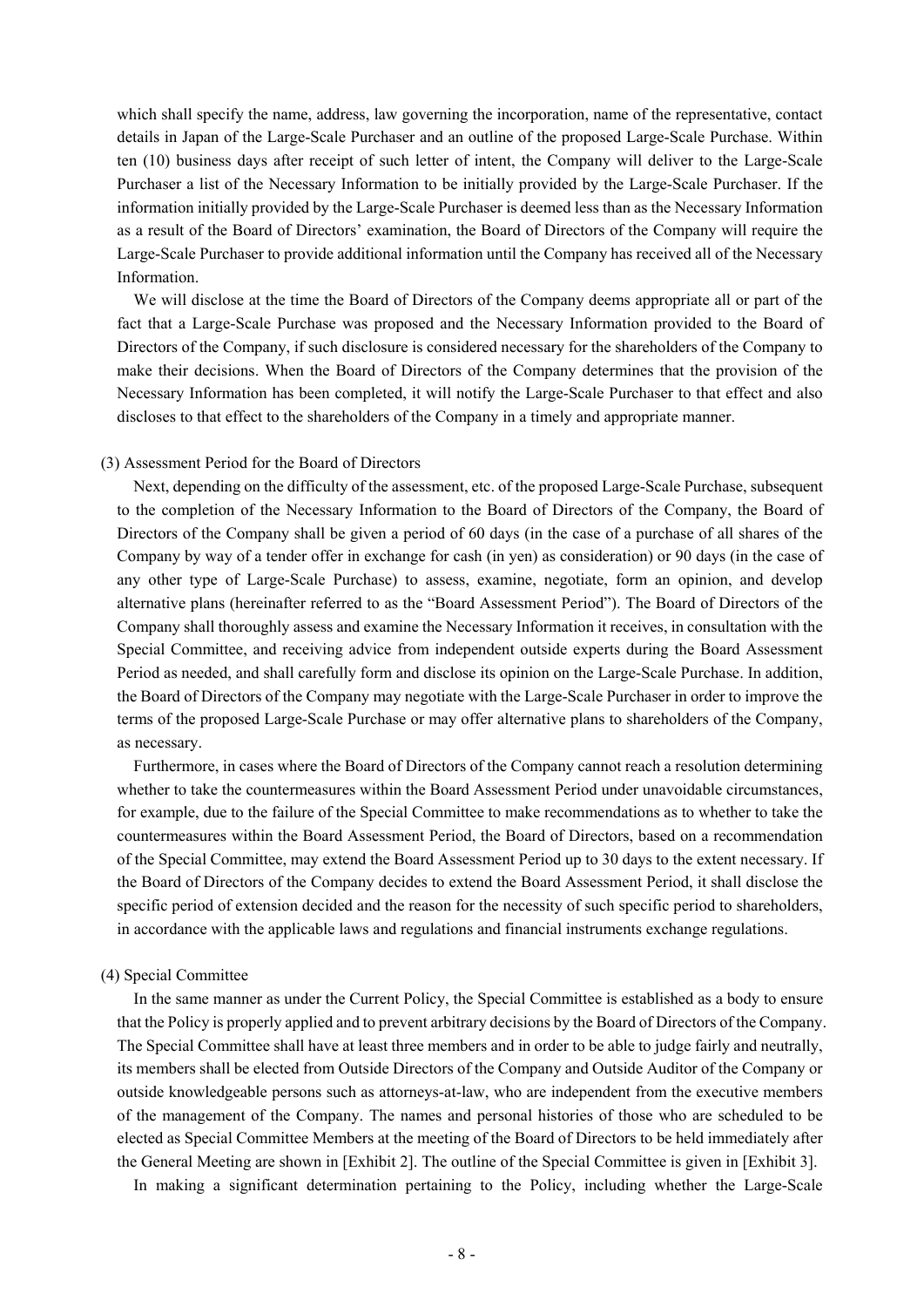Purchaser has observed Large-Scale Purchase Rules (see III 3. (1) below), whether to extend the Board Assessment Period (see III 2. (3) above), and whether the Large-Scale Purchase is inappropriate or insufficient from the perspective of protecting and improving the corporate value of the Company, and in turn, the common interests of the shareholders of the Company over the medium- to long-term (see III 3. (1) Note 5 below), the Board of Directors of the Company shall always consult with the Special Committee and respect the recommendations of the Special Committee to the utmost extent.

## (5) Procedure for Confirming the Shareholders' Intent

Subsequent to the expiration of the Board Assessment Period, the Company shall, in accordance with the provisions of III 3. (1) (2) below, confirm the intent of the shareholders of the Company as to whether to take countermeasures against the Large-Scale Purchase before deciding whether to take such countermeasures.

However, in the cases described below, the Board of Directors of the Company may determine whether to take countermeasures without confirming the shareholders' intent. In such cases, the Board of Directors of the Company shall also consult with the Special Committee and determine whether to take countermeasures by respecting the recommendations of the Special Committee to the utmost extent:

- 1) Where it is considered that the Large-Scale Purchase will seriously damage the common interests of the shareholders of the Company, including the case where the Large-Scale Purchaser does not sincerely pursue rational management and its gaining control of the Company will likely cause irreparable damage to the Company or will in fact likely coerce shareholders to sell their shares (specific examples of such cases are described in III 3. (1) Note 5 (i) and (ii) below); and
- 2) Where the Large-Scale Purchaser does not observe the Large-Scale Purchase Rules.

The intent of the shareholders of the Company shall be confirmed by voting at a General Meeting of Shareholders under the Companies Act or a similar proceeding (hereinafter referred to as "General Meeting, etc.") in accordance with the procedure prescribed below. If the Board of Directors of the Company holds a General Meeting, etc., it shall take or shall not take countermeasures against the Large-Scale Purchase in accordance with the result of the voting at the General Meeting, etc. In determining the shareholders who can exercise voting rights at a General Meeting, etc., the Board of Directors of the Company establishes a record date (hereinafter referred to as the "Record Date") and give public notice of the Record Date in a way that is stipulated in the Articles of Incorporation of the Company at least two (2) weeks before the Record Date. (However, in the case where the General Meeting, etc. is an Ordinary General Meeting of Shareholders, the Record Date shall be the record date of the Ordinary General Meeting of Shareholders prescribed in the Articles of Incorporation of the Company and the public notice of it will not be given.):

- 1) The shareholders who can exercise voting rights at a General Meeting, etc. shall be the shareholders recorded in the shareholder register as at the end of the Record Date.
- 2) If a General Meeting, etc. is held, the notice of convocation shall be sent to the shareholders who can exercise voting rights at least two (2) weeks before the date of the General Meeting, etc.
- 3) A resolution at a General Meeting, etc. shall be passed by a majority vote of the attending shareholders who can exercise voting rights.

In the case where there has been, for example, a significant change in the information, etc. for shareholders to vote at a General Meeting, etc., the Board of Directors of the Company may change the Record Date or postpone or cancel the General Meeting, etc. by respecting the recommendations of the Special Committee to the utmost extent even after it has established the Record Date of the General Meeting, etc.

- 3. Policy toward Large-Scale Purchases
- (1) In the Event a Large-Scale Purchaser Observes the Large-Scale Purchase Rules

If a Large-Scale Purchaser observes the Large-Scale Purchase Rules, the Board of Directors of the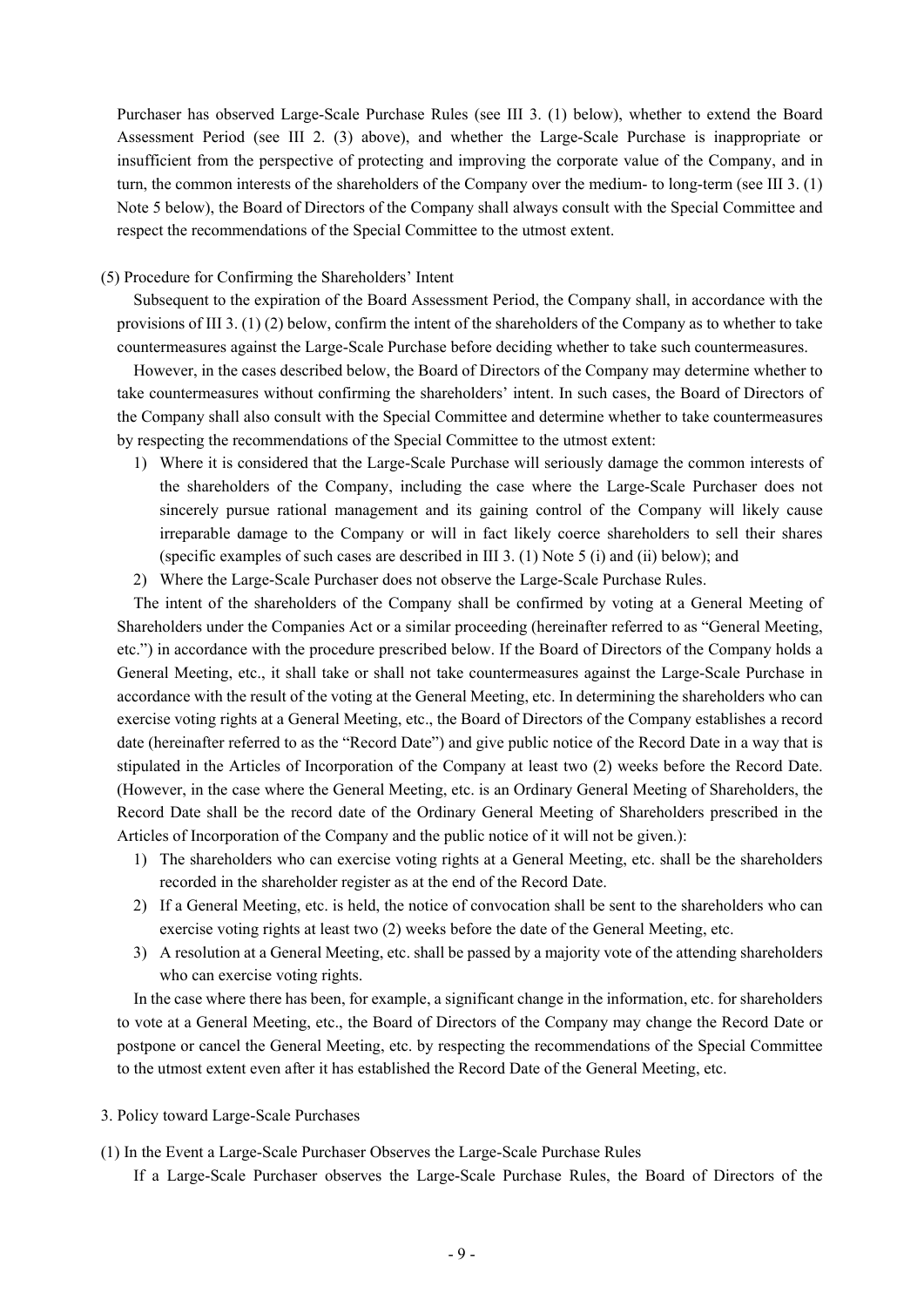Company, even if it disagrees with the proposed Large-Scale Purchase, will not, in principle, take countermeasures against the Large-Scale Purchase, while it may present its views to the shareholders of the Company by expressing an objection to the proposal of the Large-Scale Purchase or by offering alternative plans. The Board of Directors of the Company believes that the shareholders of the Company should make their own decision as to whether or not they accept the proposal of the Large-Scale Purchaser upon consideration of such proposal and the opinion on such proposal and alternative plans provided by the Company.

However, if the Board of Directors of the Company determines that the Large-Scale Purchase is inappropriate or insufficient from the perspective of protecting and improving the corporate value of the Company, and in turn, the common interests of the shareholders of the Company over the medium- to longterm (Note 5) (the Board of Directors shall make such a determination by consulting with the Special Committee and by respecting the recommendations of the Special Committee to the utmost extent (see III 2. (4) above)), it may take measures that it considers appropriate for the protection of the interest of the shareholders of the Company based on the Directors' duty of due care of prudent manager. If the Board of Directors of the Company carries out a gratuitous allotment of stock acquisition rights as a specific countermeasure, the outline of such allotment shall be as described in [Exhibit 4].

As stated in III 2. (5) above, in determining whether to take countermeasures in an exceptional case mentioned above, the Board of Directors of the Company shall, in principle, hold a General Meeting, etc. to seek the judgment of the shareholders in order to secure the objectivity and reasonableness of its determination. When the Board of Directors of the Company has determined that the Large-Scale Purchase in question is inappropriate or insufficient from the perspective of the protection/improvement of the corporate value of the Company, and in turn, the common interests of shareholders over the medium- to longterm, the Board of Directors may hold a General Meeting, etc. to seek the judgment of the shareholders as to whether the Large-Scale Purchase is inappropriate or insufficient from the perspective of the protection/improvement of the corporate value of the Company, and in turn, the common interests of shareholders over the medium- to long-term and countermeasures should be taken against it.

However, in the case where it is considered that the Large-Scale Purchase will seriously damage the common interests of the shareholders of the Company, including the case where the Large-Scale Purchaser does not sincerely pursue rational management and its gaining control of the Company will likely cause irreparable damage to the Company or will in fact likely coerce shareholders to sell their shares (specific examples of such cases are described in Note 5 (i) and (ii) below), the Board of Directors of the Company may determine whether to take countermeasures against it without confirming the shareholders' intent. In making such a determination, the Board of Directors of the Company shall assess the specific details of the Large-Scale Purchaser and the Large-Scale Purchase and the influence of the Large-Scale Purchase on the common interests of the shareholders of the Company by taking into account the Necessary Information, including the Management Policy after Purchase, provided by the Large-Scale Purchaser, and obtaining the advice of outside experts, etc., as necessary, and consult with the Special Committee and give utmost respect to its recommendations.

- Note 5: A Large-Scale Purchase is inappropriate or insufficient from the perspective of the protection/improvement of the corporate value of the Company, and in turn, the common interests of shareholders over the medium- to long-term if, for example, the Large-Scale Purchaser falls under any of the following cases:
	- (i) Where the Large-Scale Purchaser proposes a purchase that is clearly detrimental to the corporate value/common interest of shareholders as in the cases listed in 1) through 4) below:
		- 1) Where the Large-Scale Purchaser, while not having any intention to participate in corporate management in good faith, is purchasing shares of the Company solely for the purpose of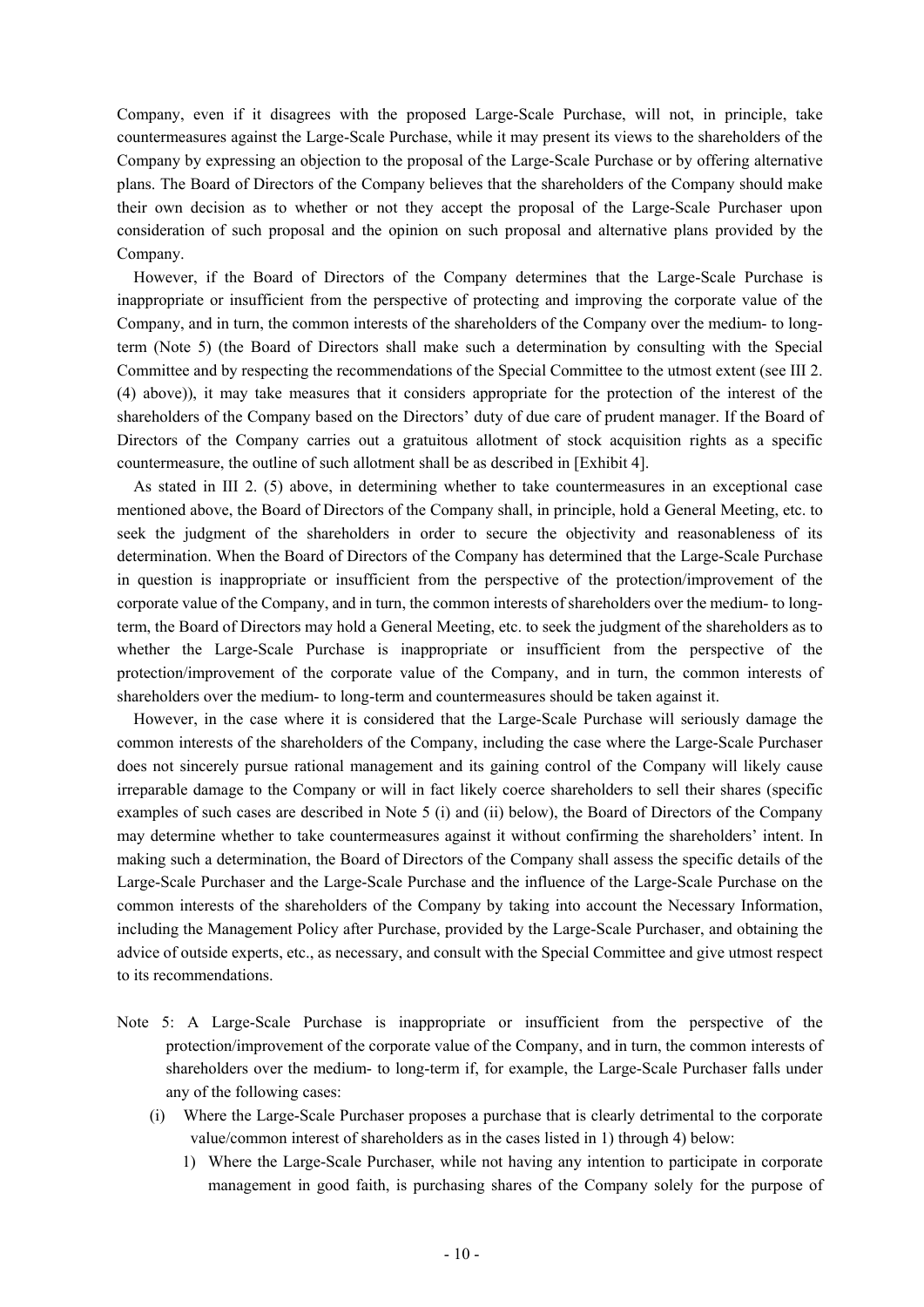selling the shares to related parties of the Company at a high price after driving the stock price higher;

- 2) Where the Large-Scale Purchaser is purchasing shares of the Company for the purpose of socalled "scorched management" by, for example, temporarily controlling the management of the Company and having the intellectual property, know-how, confidential business information, major business partners and customers, etc., which are necessary for the management of Company, transferred to the Large-Scale Purchaser or its group companies;
- 3) Where the Large-Scale Purchaser is purchasing shares of the Company with the intention to use the assets of the Company as a security for or to fund the repayment of the obligations of the Large-Scale Purchase or its group companies after gaining control of the management of the Company; and
- 4) Where the Large-Scale Purchaser is purchasing shares of the Company for the purpose of temporarily controlling the management of the Company and having the Company sell or otherwise dispose of expensive assets such as real estate and securities to pay high dividends temporarily out of the gain on such disposal, thereby taking the opportunity of a rapid increase in stock price due to temporarily high dividends and selling the shares of the Company at a high price.
- (ii) Where the Large-Scale Purchaser proposes a purchase of shares through, for example, a tender offer in which the purchase of all the shares is not induced in the first stage of purchase and the purchasing conditions in the second stage of purchase are set unfavorably, or not stated clearly (so-called coercive two-tier purchase);
- (iii) Where the Large-Scale Purchaser's gaining control of the Company will impair the interest of stakeholders such as employees, customers, and business partners and the corporate value and the common interest of shareholders of the Company will be impaired as a result; and
- (iv) Where the terms and conditions of the purchase, etc. (including the amount and type of consideration, timing of the purchase, etc., legal compliance of the purchase method, and the policy on the treatment after the purchase, etc. of the Company's stakeholders such as its employees, customers, and business partners and other management policies) are inappropriate or insufficient in view of the protection/improvement of the corporate value of the Company, and in turn, the common interests of shareholders over the medium- to long-term and/or the intrinsic value of the Company.
- (2) In the Event a Large-Scale Purchaser Does Not Observe the Large-Scale Purchase Rules

If a Large-Scale Purchaser does not observe the Large-Scale Purchase Rules, regardless of the specific method of purchase, the Board of Directors of the Company may take countermeasures against the Large-Scale Purchase to prevent the interest of the Company and the common interests of the shareholders of the Company from being impaired. Countermeasures include the issuance of stock acquisition rights or any other measures that the Board of Directors of the Company is permitted to take under the Companies Act or other acts and the Articles of Incorporation of the Company. In this case, as stated in III 2. (5) above, the Board of Directors of the Company may determine whether to take countermeasures without confirming the shareholders' intent. The Board of Directors of the Company will select the specific countermeasures that it deems most appropriate at that time and adopt such countermeasures. In relation to this judgment, the Board of Directors of the Company shall determine whether or not a Large-Scale Purchaser observes the Large-Scale Purchase Rules and whether it is appropriate to take countermeasures by taking into account the opinions of outside experts, etc. and by giving the utmost respect to the recommendations of the Special Committee. In the event the Board of Directors of the Company elects to issue stock acquisition rights by way of gratuitous allotment as a specific countermeasure, the outline of such stock acquisition rights shall be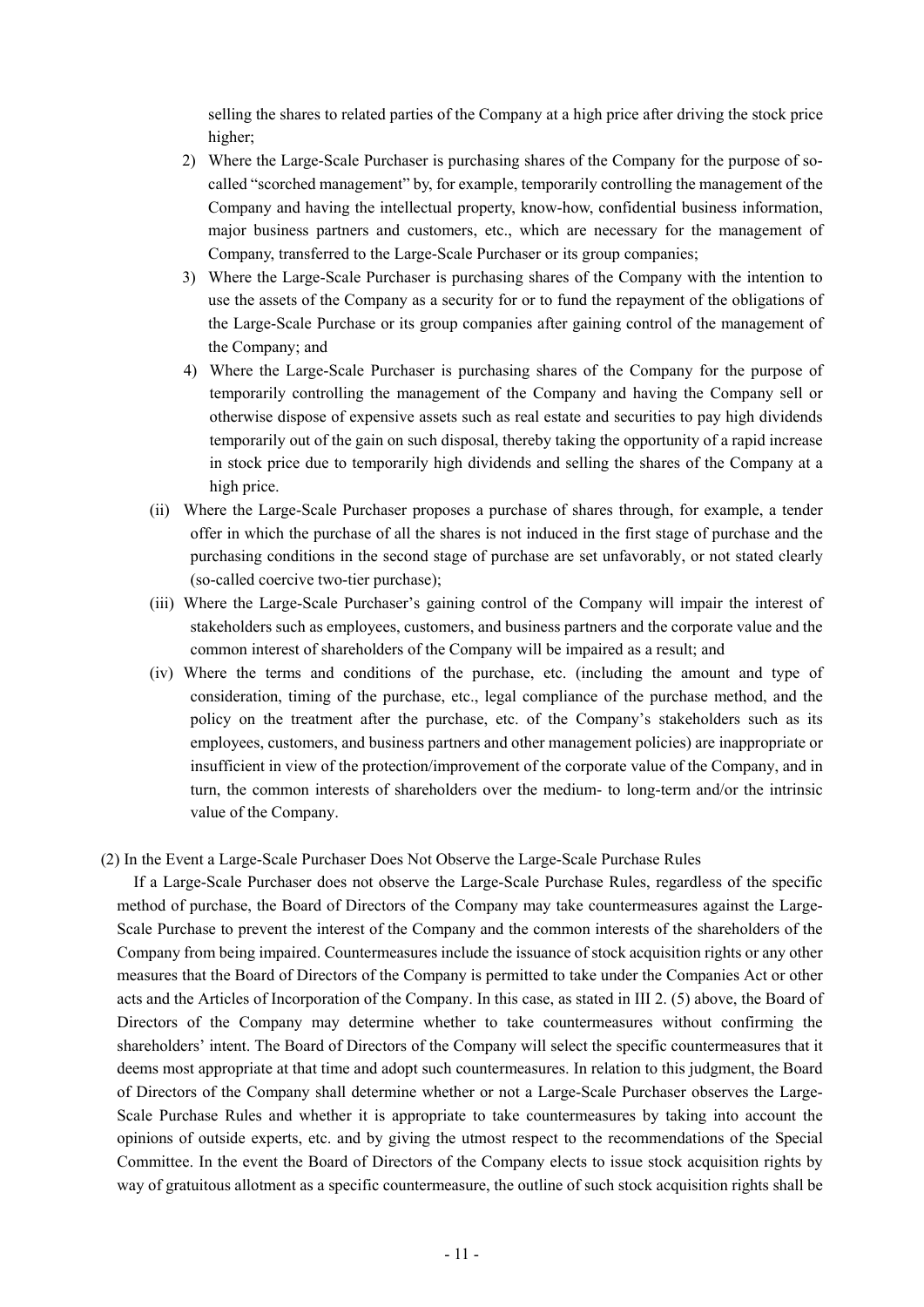as described in [Exhibit 4] attached hereto; however, if the Board of Directors of the Company actually elects to issue stock acquisition rights as a countermeasure, it may determine the exercise period and the conditions for exercise of the stock acquisition rights considering the effectiveness thereof as a countermeasure, including, for instance, the condition that a person belonging to a particular Group of Shareholders with a certain percentage or more Voting Rights Ratio may not exercise stock acquisition rights.

## 4. Influence, etc. on Shareholders and Investors

(1) Influence, etc. of the Large-Scale Purchase Rules on Shareholders and Investors

The purpose of the Large-Scale Purchase Rules is to provide the shareholders of the Company with the information necessary for them to determine whether or not to accept a Large-Scale Purchase in addition to the opinion of the Board of Directors of the Company that is actually in charge of the Company's management, and to ensure that the shareholders of the Company have opportunities to receive any alternative plans. The Board of Directors of the Company believes that under the Large-Scale Purchase Rules, the shareholders of the Company, with sufficient information, will be able to make appropriate decisions as to whether or not to accept the Large-Scale Purchase, whereby the common interests of the shareholders of the Company shall be protected. Accordingly, the Board of Directors of the Company believes that the establishment of the Large-Scale Purchase Rules is a prerequisite for appropriate investment decisions of the shareholders of the Company and investors and contributes to the interest of the shareholders of the Company and investors.

The Board of Directors of the Company hereby advises the shareholders of the Company and investors to observe carefully any actions by a Large-Scale Purchaser as well as any related timely disclosures from the Company, because the policy of the Company will differ depending on whether or not a Large-Scale Purchaser complies with the Large-Scale Purchase Rules, as described in 3. above.

## (2) Influence, etc. of Countermeasures on Shareholders and Investors

In cases where the Large-Scale Purchaser has not observed the Large-Scale Purchase Rules or where a Large-Scale Purchase is inappropriate or insufficient from the perspective of the protection/improvement of the corporate value of the Company, and in turn, the common interests of shareholders over the medium- to long-term, the Board of Directors of the Company may take countermeasures described in 3. above. However, given the structure of the countermeasures, the Board of Directors of the Company does not expect that taking such countermeasures will cause any legal or economic damage or loss to the shareholders of the Company other than the Large-Scale Purchaser. When the Board of Directors of the Company elects to take any specific countermeasure, the Board of Directors of the Company will make an appropriate disclosure in a timely manner in accordance with the relevant laws and regulations and financial instruments exchange regulations. It should be noted that, in the event the Board of Directors of the Company ceases to issue stock acquisition rights or acquire issued stock acquisition rights gratuitously, the share value will not be diluted, so that shareholders and investors, who purchased or sold shares after the date of the expiration of the gratuitous allotment of stock acquisition rights on the assumption that the stock value of the Company would be diluted may suffer unexpected losses because of movements in share price.

## (3) Procedure that Shareholders Need to Follow After Countermeasures are Taken

## A. Procedure for exercising stock acquisition rights

If the Board of Directors of the Company passes a resolution for the gratuitous allotment of stock acquisition rights as countermeasures, the Company shall give public notice of the date of such allotment and allot stock acquisition rights gratuitously to the shareholders who are recorded in the Company's shareholder register as at the end of the specified date of such allotment. After that, the Company shall, in principle, send to these shareholders the stock acquisition rights exercise request form (which shall be in a format prescribed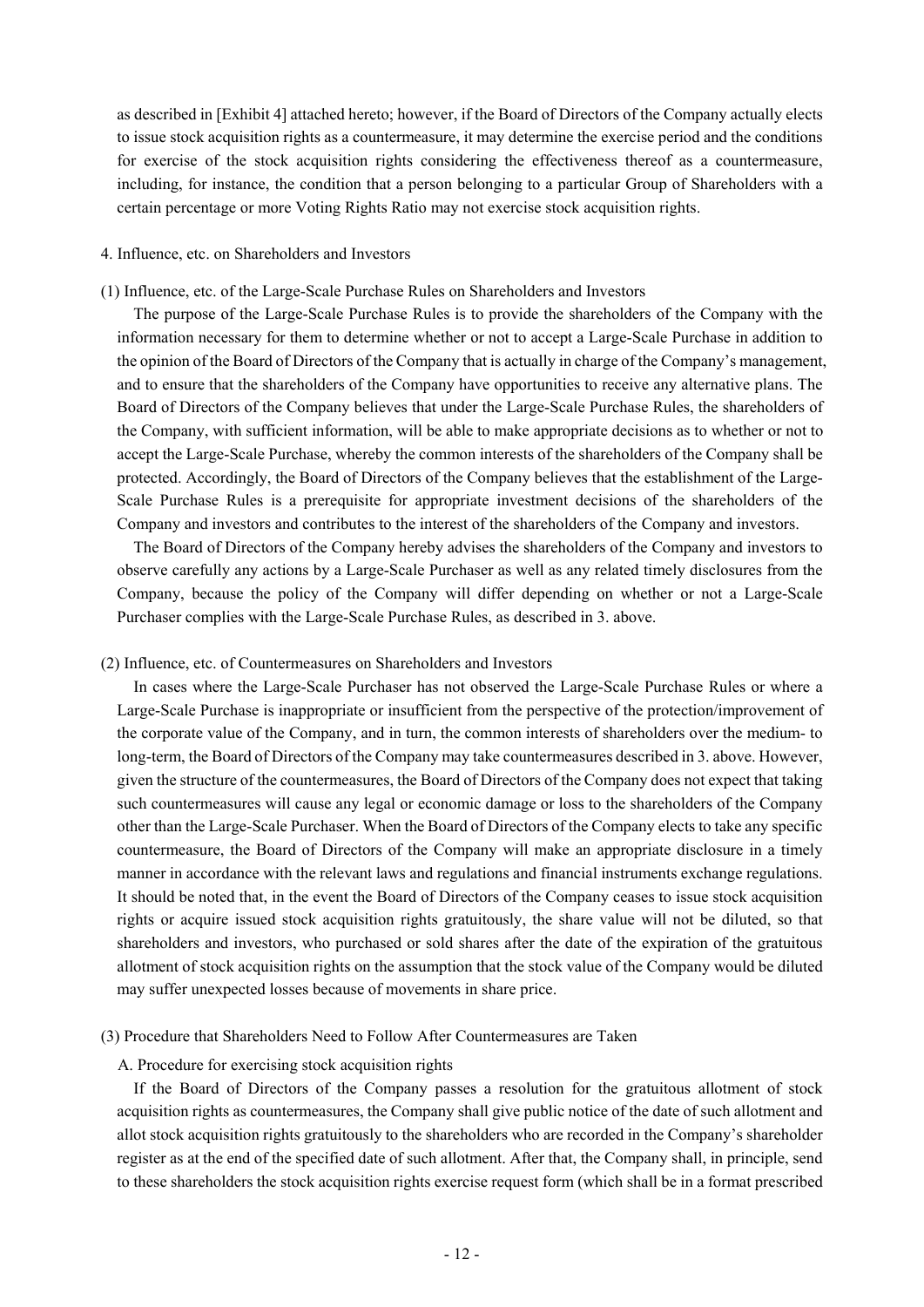by the Company that is to provide the details and the number of the stock acquisition rights to be exercised, other necessary matters including the information necessary for the transfer to the account of the shareholders to which shares of the Company will be allotted, and the statement to confirm, among others, that the requesting shareholder does not belong to a particular Group of Shareholders) and other documents necessary for the exercise of stock acquisition rights. After the gratuitous allotment of stock acquisition rights, by submitting these necessary documents by the end of the exercise period and paying a certain amount, which shall be determined as an amount, in principle, not less than one yen per stock acquisition right by the resolution of the Board of Directors of the Company approving the gratuitous allotment of stock acquisition rights, to the specified payment handling place, the shareholders shall be entitled to the newly issued shares of the Company. The specific number of the shares to be issued for each stock acquisition right shall be determined separately by the Board of Directors of the Company.

## B. Procedure for the Acquisition of Stock Acquisition Rights by the Company

In the case where the Board of Directors of the Company approves the acquisition of the stock acquisition rights by the Company, the Company shall, in accordance with the procedure prescribed by laws, acquire the stock acquisition rights upon the arrival of the day separately determined by the Board of Directors of the Company. In cases where the Company delivers the shares of the Company to shareholders in exchange for the acquisition of stock acquisition rights, it shall do so promptly. In this case, the Company may require such shareholders to separately submit a document providing the information necessary for the transfer to the account of the shareholders to which shares of the Company will be allotted and the statement to confirm, among others, that the submitting shareholder does not belong to a particular Group of Shareholders, using the form prescribed by the Company.

After a resolution of the Board of Directors of the Company concerning countermeasures are passed, the Company shall disclose or notify to shareholders, and the shareholders are requested to note, the details of the methods of allotment and exercise of stock acquisition rights as well as the method of acquisition by the Company,

## 5. Revision, etc. in the Large-Scale Purchase Rules

Any revision or abolition of the Large-Scale Purchase Rules shall be subject to the decision of the General Meeting of Shareholders of the Company. However, in cases where the Board of Directors of the Company has determined that there is an objective need for revising the Large-Scale Purchase Rules due to a revision of laws and regulations or rules prescribed by financial instruments exchanges and the like or a change in the interpretation thereof or under other circumstances, the Large-Scale Purchase Rule may be revised based on the decision by the Board of Directors.

## 6. Start of the Application and the Period of Validity of the Large-Scale Purchase Rules

The Policy shall take effect immediately upon the resolution of the General Meeting and its period of validity shall expire at the close of the Ordinary General Meeting of Shareholders pertaining to the last fiscal year among the fiscal years ending within three years from the date of the resolution of the General Meeting. However, in cases where the General Meeting of Shareholders of the Company has resolved to abolish the Policy, the Policy may be abolished even before the expiration of the period of validity mentioned above. If it is resolved at the Ordinary General Meeting of Shareholders pertaining to the last fiscal year among the fiscal years ending within three years from the date of the resolution of the General Meeting that the Policy be continued, its period of validity shall be extended until the close of the Ordinary General Meeting of Shareholders pertaining to the last fiscal year among the fiscal years ending within three years from the date of said general meeting of shareholders.

IV. The Policy Will Comply with the Basic Policy, So As Not to Damage the Common Interests of Shareholders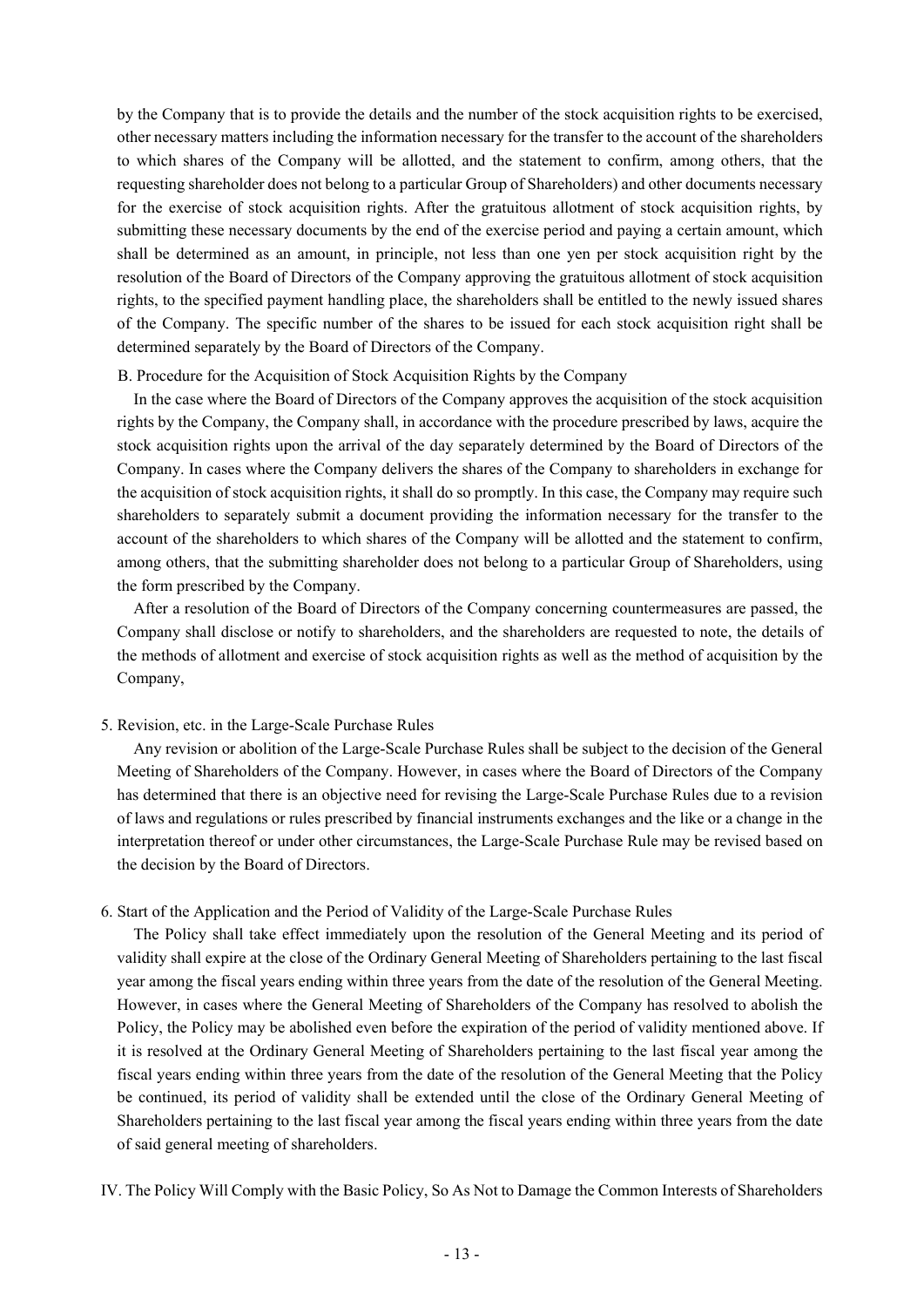of the Company and Not to Pursue the Maintenance of the Status of Directors of the Company and Reasons Therefor

## 1. The Policy Will Comply with the Basic Policy

The Policy sets forth matters such as the substance of the Large-Scale Purchase Rules, the policy toward a Large-Scale Purchase, the establishment of the Special Committee, the procedure for confirming the intention of shareholders, and the influence on shareholders and investors.

In the Policy, it is stipulated that a Large-Scale Purchaser is required to provide the Board of Directors of the Company with all necessary and sufficient information concerning the Large-Scale Purchase in advance and that it is required to commence the Large-Scale Purchase only after a certain assessment period for the Board of Directors of the Company has elapsed and the intention of shareholders as to whether the Board of Directors should take countermeasures has been confirmed directly, in principle, at a General Meeting, etc., and that the Board of Directors of the Company may take countermeasures against any Large-Scale Purchaser who does not observe these rules.

In addition, it is stipulated that, even if the Large-Scale Purchaser observes the Large-Scale Purchase Rules, in the event that the Board of Directors of the Company judges that the Large-Scale Purchase by the Large-Scale Purchaser are inappropriate or insufficient from the perspective of protecting and improving the corporate value of the Company , and in turn, the common interests of the shareholders of the Company over the medium- to long-term, the Board of Directors of the Company may take countermeasures against the Large-Scale Purchaser that are considered appropriate in order to protect the common interests of the shareholders of the Company.

Furthermore, the Policy stipulates that whether to take countermeasures against the Large-Scale Purchase shall be determined, in principle, based on the judgment of the shareholders at a General Meeting, etc. and that countermeasures shall not be taken unless a resolution approving them is passed.

As set forth above, the Policy is consistent with the Basic Policy.

## 2. The Policy Will Not Damage the Common Interests of Shareholders of the Company

As described in I, the Basic Policy is based on the assumption that the common interests of shareholders of the Company should be respected. The Policy is consistent with the Basic Policy and intended to ensure that shareholders of the Company are provided with the information necessary to decide whether or not to accept a Large-Scale Purchase, the opinion of the Board of Directors of the Company, and the opportunity to receive alternative plans and ultimately to provide the shareholders as at the time the Company has received the proposal for a Large-Scale Purchase with the opportunity to decide whether countermeasures should be taken. Because the shareholders of the Company and investors can make proper investment judgments through the Policy, it does not damage the common interests of the shareholders of the Company, but rather contributes to their interests.

#### 3. The Policy Will Not Pursue the Maintenance of the Status of Directors

The Policy has a broad principle that leaves the final decision whether or not a Large-Scale Purchase shall be accepted to the judgment of the shareholders of the Company, requires compliance with the Large-Scale Purchase Rules and allows countermeasures to the extent necessary to protect the common interests of the shareholders of the Company. The Policy discloses reasonable and objective requirements for the Board of Directors of the Company to take countermeasures in advance and in detail, and any countermeasures by the Board of Directors of the Company will be taken in accordance with the provisions of the Policy.

In addition, the Policy prescribes that when the Board of Directors of the Company intends to take countermeasures against a Large-Scale Purchase, it shall, in principle, hold a General Meeting, etc. to seek the judgment of the shareholders and in an exceptional situation in which the Board of Directors makes a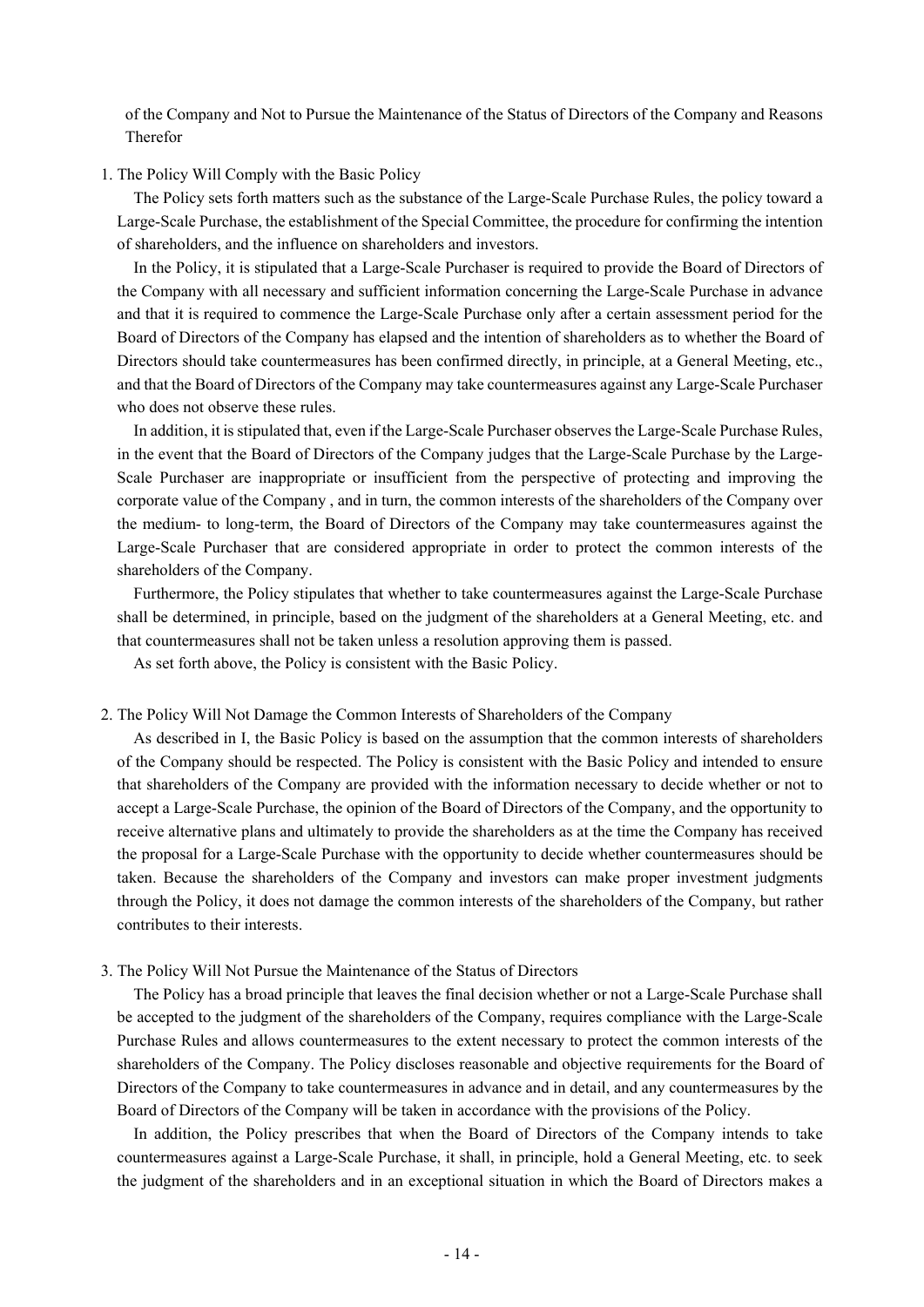decision to take such countermeasures or any other important judgment concerning the Policy without holding a General Meeting, etc., the Board of Directors shall request advice from outside experts, etc., as necessary, and consults with the Special Committee consisting of members who are independent of the management team operating businesses of the Company and gives utmost respect to the recommendation of the Special Committee. As mentioned above, the Policy includes procedures through which the appropriate operations by the Board of Directors of the Company are ensured.

As described above, we believe that it is clear that the Policy is not designed arbitrarily to pursue the maintenance of the status of Directors.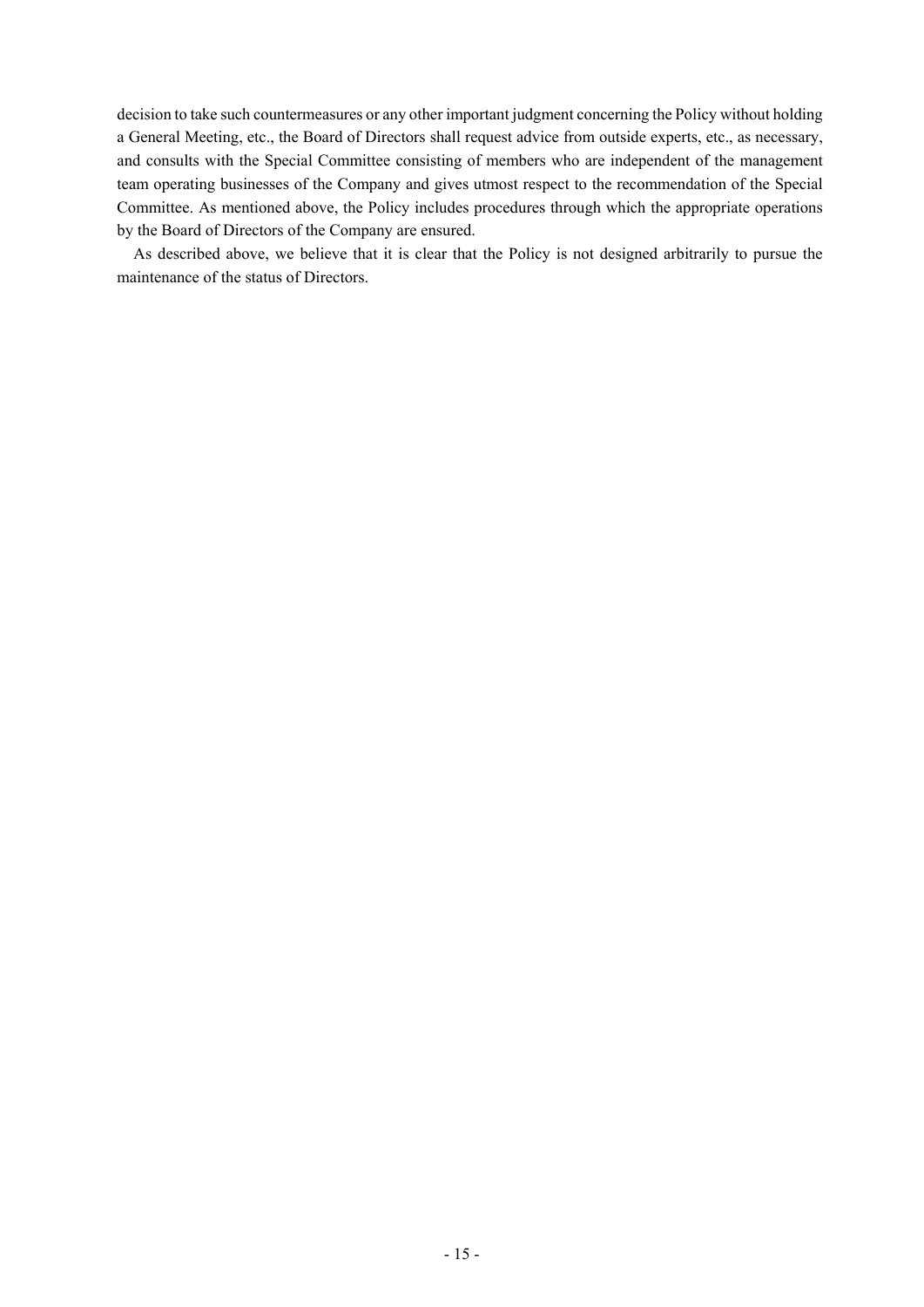[Exhibit 1]

| Shareholder name                                                                                   | Shareholding status |                    |  |
|----------------------------------------------------------------------------------------------------|---------------------|--------------------|--|
|                                                                                                    | Number of shares    | Shareholding ratio |  |
|                                                                                                    | In thousands of     | $\%$               |  |
|                                                                                                    | shares              |                    |  |
| The Master Trust Bank of Japan, Ltd. (Trust<br>Account)                                            | 5,123               | 8.91               |  |
| Custody Bank of Japan, Ltd. (Trust Account)                                                        | 3,631               | 6.31               |  |
| Asahi Mutual Life Insurance Company                                                                | 3,570               | 6.21               |  |
| Zeon Corporation                                                                                   | 3,550               | 6.17               |  |
| <b>GOLDMAN SACHS INTERNATIONAL</b>                                                                 | 2,770               | 4.82               |  |
| The Gunma Bank, Ltd.                                                                               | 1,600               | 2.78               |  |
| J.P. MORGAN SECURITIES PLC FOR AND ON<br>BEHALF OF ITS CLIENTS JPMSP RE CLIENT<br>ASSETS-SEGR ACCT | 1,526               | 2.65               |  |
| The Chugoku Bank, Ltd.                                                                             | 1,400               | 2.43               |  |
| <b>GOVERNMENT OF NORWAY</b>                                                                        | 1,372               | 2.39               |  |
| Custody Bank of Japan, Ltd. (Trust Account 9)                                                      | 1,272               | 2.21               |  |

Major shareholders of the Company (as of March 31, 2021)

(Note) The total number of issued shares is 57,546,050. The shareholding ratios are calculated after deducting treasury stock (22,574 shares).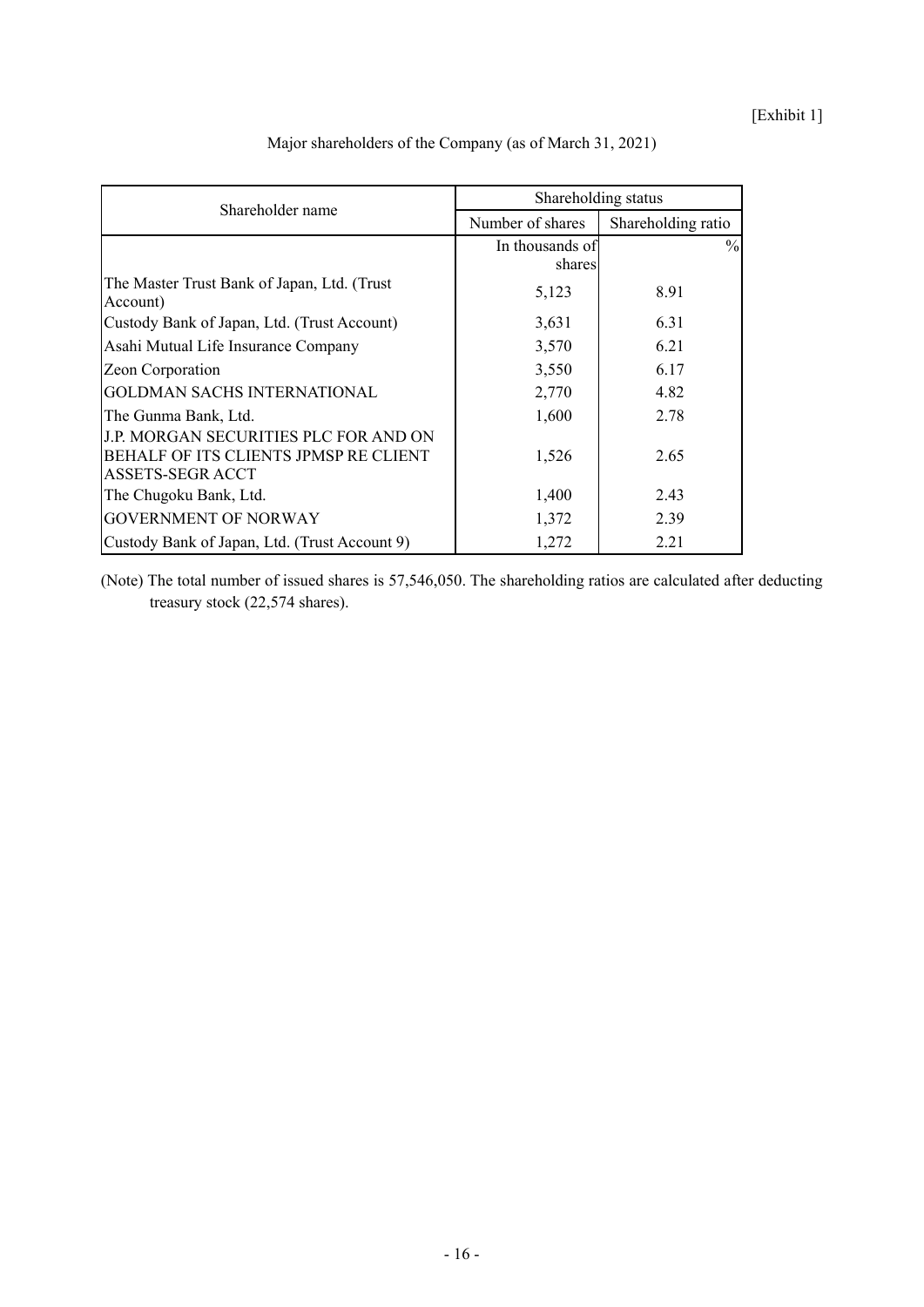# Names and experience of Special Committee Members

# Hideki Matsui

| Experience April 1987 | Admitted as Attorney-at-Law                        |
|-----------------------|----------------------------------------------------|
| April 1987            | Joined Marunouchi Sogo Law Office                  |
| October 2006          | Outside Auditor, Kanebo Cosmetics Inc.             |
| September 2011        | Co-Representative Attorney-at-law, Marunouchi Sogo |
|                       | Law Office (to present)                            |
| June $2015$           | Outside Director of the Company (to present)       |
|                       |                                                    |

# Masaharu Sugiyama

|  | Experience November 1979 | Joined Daiichi Audit Corporation (current Ernst & Young  |
|--|--------------------------|----------------------------------------------------------|
|  |                          | ShinNihon LLC)                                           |
|  | August 1983              | Registered as Certified Public Accountant (CPA)          |
|  | May 2002                 | Representative Partner (current Senior Partner), Ernst & |
|  |                          | Young ShinNihon LLC                                      |
|  | August 2010              | Audit Commissioner, Ernst & Young ShinNihon LLC          |
|  | August 2013              | Chairman of Audit Committee, Ernst & Young ShinNihon     |
|  |                          | LLC                                                      |
|  | June 2016                | Outside Director of the Company (to present)             |
|  |                          |                                                          |

# Naozumi Furukawa

| Experience April 1967 | Joined Zeon Corporation                          |
|-----------------------|--------------------------------------------------|
| June 1997             | Director, Zeon Corporation                       |
| June 2003             | President, Zeon Corporation                      |
| June 2006             | Outside Auditor, The Yokohama Rubber Co., Ltd.   |
| June 2013             | Chairman, Zeon Corporation                       |
| March 2014            | Outside Director, The Yokohama Rubber Co., Ltd.  |
| June 2015             | Outside Auditor of the Company (to present)      |
| June 2020             | Honorary Chairman, Zeon Corporation (to present) |
|                       |                                                  |

# Kenichi Ikeda

| Experience April 1986 | Joined Asahi Mutual Life Insurance Company             |
|-----------------------|--------------------------------------------------------|
| April 2017            | Executive Officer, Asahi Mutual Life Insurance Company |
| June 2020             | Outside Auditor of the Company (to present)            |
| <b>July 2020</b>      | Director and Executive Officer, Asahi Mutual Life      |
|                       | Insurance Company                                      |
| April 2021            | Director and Managing Executive Officer, Asahi Mutual  |
|                       | Life Insurance Company (to present)                    |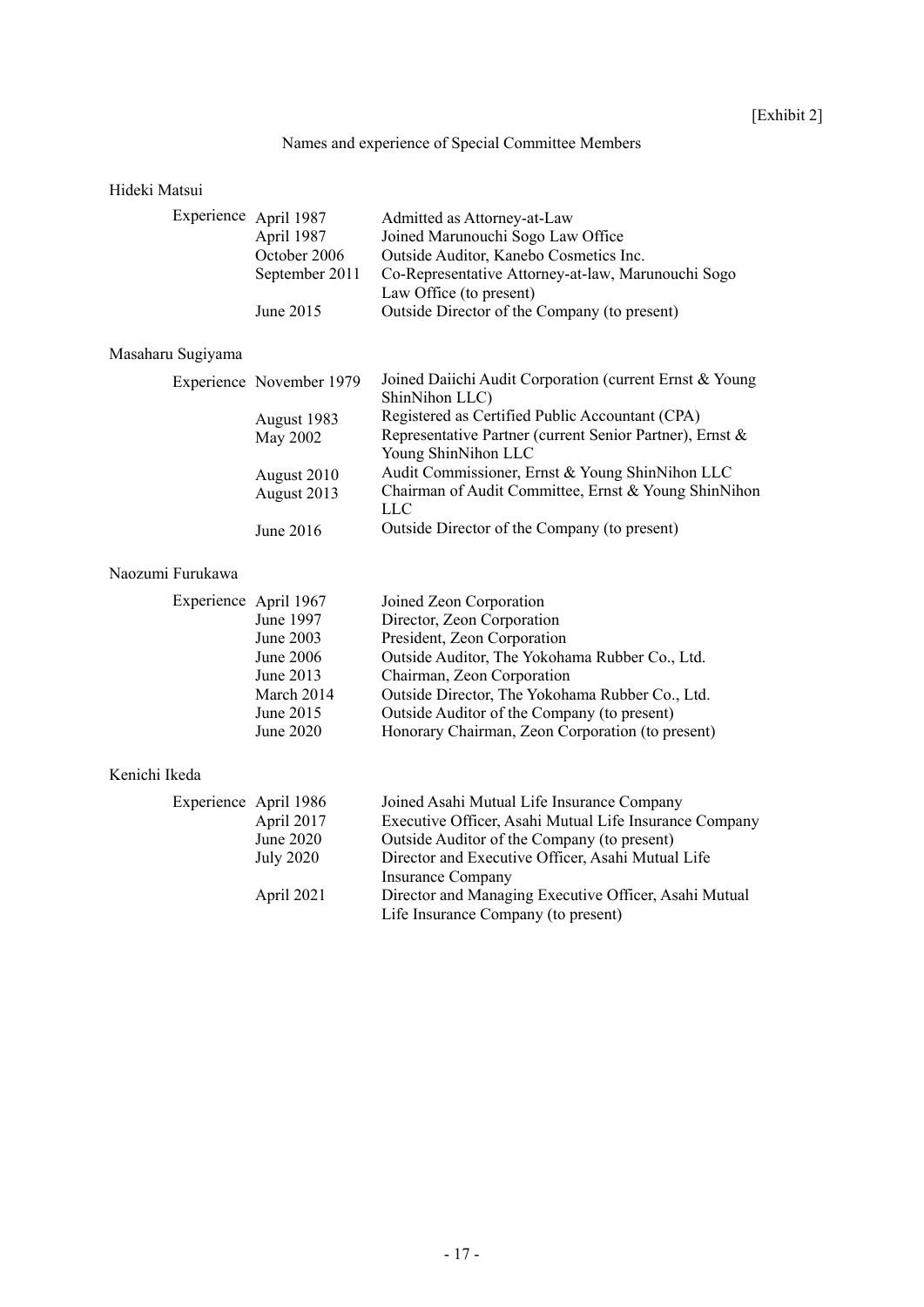## Outline of the Special Committee

## 1. Establishment

The Special Committee shall be established by the resolution of the Board of Directors of the Company.

## 2. Members

The Special Committee shall consist of three or more persons who are commissioned by the Board of Directors of the Company from among Outside Director of the Company, Outside Auditor of the Company, and outside knowledgeable persons such as attorneys-at-law, who are independent from the executive members of the management of the Company.

## 3. Term of Office

The term of office of Special Committee Members shall expire at the earlier of the close of the Ordinary General Meeting of Shareholders pertaining to the last fiscal year among those ending within three years from their appointment or the abolishment of the Policy toward Large-Scale Purchase of Share Certificates, Etc. of the Company. When a Special Committee Member has been, but is no longer, an Outside Director or Outside Auditor, the term of office of that person as a Special Committee Member expires at the same time, unless otherwise prescribed by a resolution of the Board of Directors of the Company.

## 4. Requirements for passing a resolution

A resolution of the Special Committee shall be passed by a majority of the votes of the Special Committee Members present at the meeting, provided that a majority of Special Committee Members are present. Committee Members can attend a meeting of the Special Committee by means of, for example, a conference call.

#### 5. Matters to be resolved, etc.

When advice is requested by the Board of Directors of the Company, the Special Committee shall make determinations on the matters listed below in principle and recommend its conclusions to the Board of Directors of the Company by stating the grounds therefor. Each Special Committee Member shall make such determinations from the viewpoint of whether or not the subject matter contributes to the corporate value of the Company, and in turn, the common interests of shareholders, and shall not make such determinations in pursuit solely of personal interests of him/herself or any of the Directors of the Company:

- 1) Whether the large-scale purchase in question is seriously damaging to the common interests of the shareholders of the Company;
- 2) Whether the large-scale purchase in question is inappropriate or insufficient from the perspective of the protection/improvement of the corporate value of the Company, and in turn, the common interests of shareholders over the medium- to long-term;
- 3) Whether the Large-Scale Purchase Rules have been observed;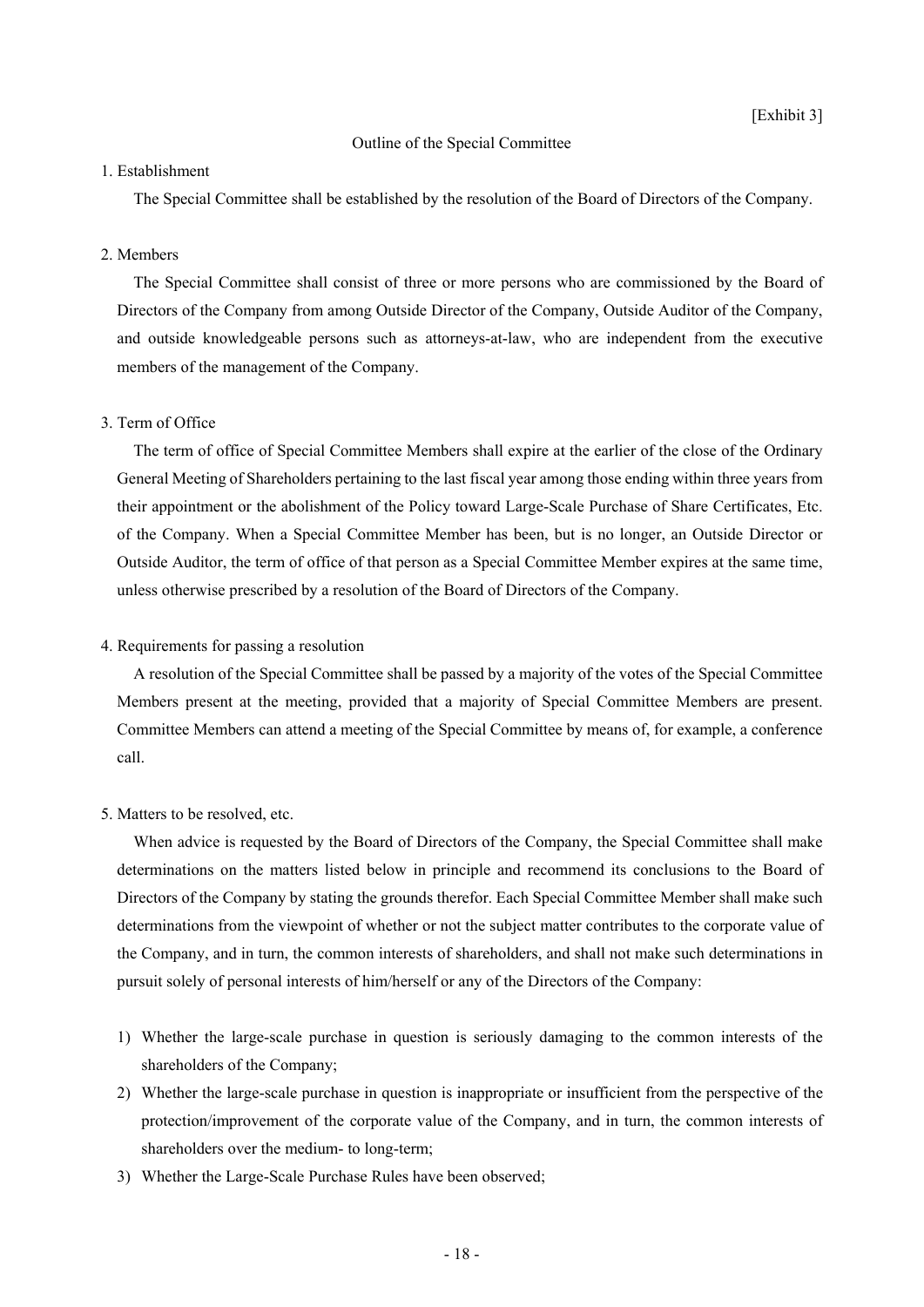- 4) Whether it is necessary to submit the decision on whether to take countermeasures to the General Meeting of Shareholders, etc. for its decision;
- 5) Whether countermeasures should be taken, should not be taken, should be changed, or should be discontinued; and
- 6) Other matters for which the advice of the Special Committee is sought by the Board of Directors of the Company among those on which the Board of Directors of the Company should make decisions in accordance with the Large-Scale Purchase Rules.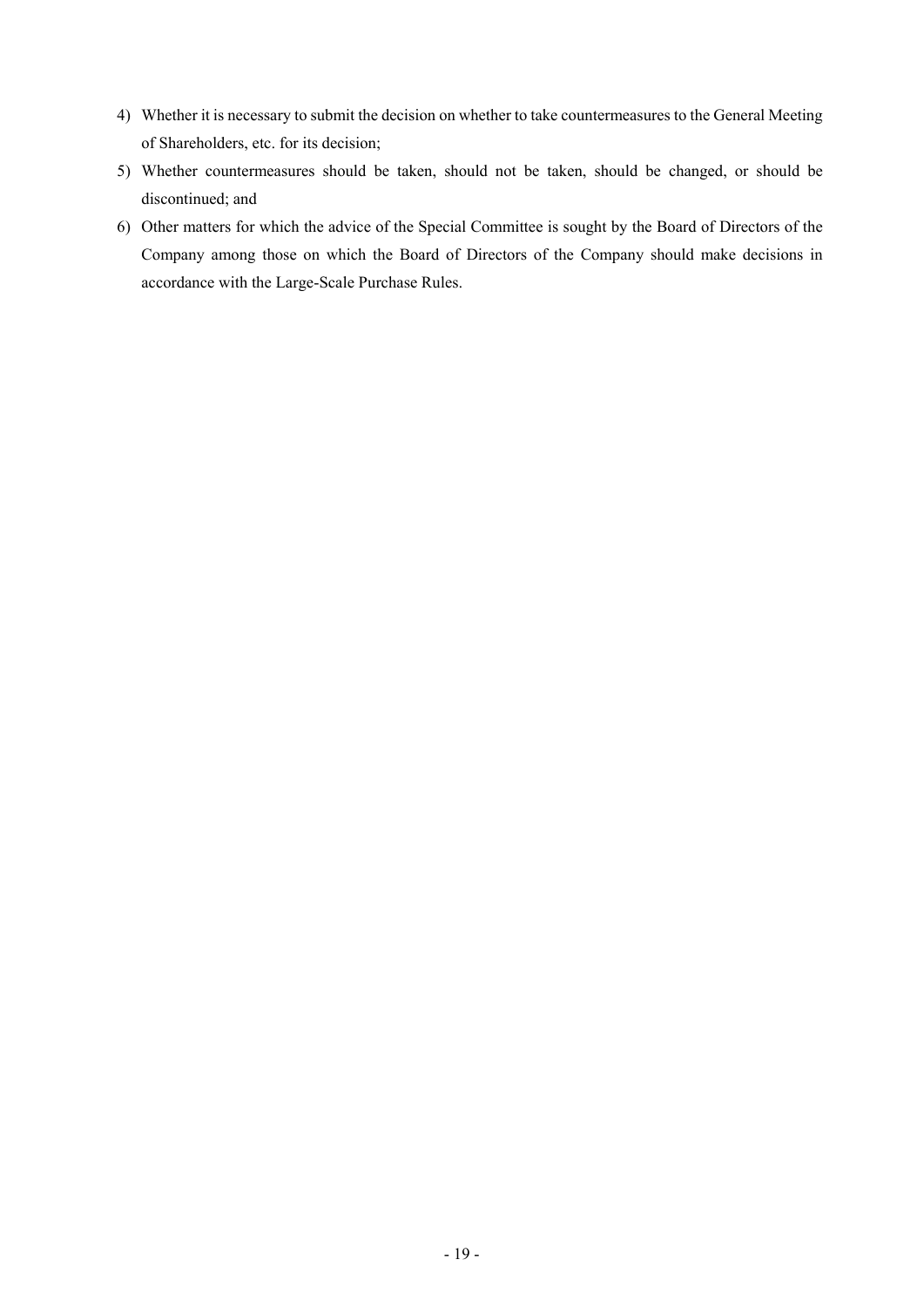#### Outline of Stock Acquisition Rights

# 1. Shareholders Who are Entitled to Receive Stock Acquisition Rights and Conditions of Issuance Thereof

One (1) stock acquisition right shall be allotted, for no new payment in return, to a shareholder for each share of common stock of the Company held by such shareholder (excluding the Company's common stocks held by the Company), whose name is recorded in the register of shareholders as of the end of the record date to be specified by the Board of Directors of the Company.

## 2. Class and Number of Shares to be Acquired upon Exercise of the Stock Acquisition Right

The class of shares to be acquired upon exercise of the stock acquisition right shall be common stock of the Company, and the total number of such shares shall be up to the total number of authorized shares less the total number of issued shares (excluding the Company's common stocks held by the Company) as of the record date to be specified by the Board of Directors of the Company. The number of shares to be acquired upon exercise of one (1) stock acquisition right shall be separately determined by the Board of Directors of the Company; provided, however, that such number shall be adjusted to the extent necessary if the Company performs a stock split or a stock consolidation.

#### 3. Total Number of Stock Acquisition Rights to be Issued

The total number of stock acquisition rights to be allotted shall be separately determined by the Board of Directors of the Company. The Board of Directors of the Company may allot stock acquisition rights in installments.

4. Issuance Price of Stock Acquisition Rights (Amount to be Paid) The issuance price of the stock acquisition right is nil.

# 5. Value of Property to be Contributed (Amount to be Paid) upon Exercise of Stock Acquisition Rights The value of property to be contributed (amount to be paid) upon exercise of a stock acquisition right shall be an amount to be determined by the Board of Directors of the Company which shall be at least one (1) Japanese yen.

## 6. Restriction on Transfer of Stock Acquisition Rights

Stock acquisition rights may not be acquired by way of transfer without the approval of the Board of Directors of the Company.

## 7. Conditions of Exercise of Stock Acquisition Rights

Certain conditions of exercise shall be provided, including a condition that a person belonging to a particular Group of Shareholders that holds at least 20% of the Voting Rights Ratio (excluding persons approved by the Board of Directors of the Company in advance) may not exercise stock acquisition rights. Further details will be decided separately by the Board of Directors of the Company.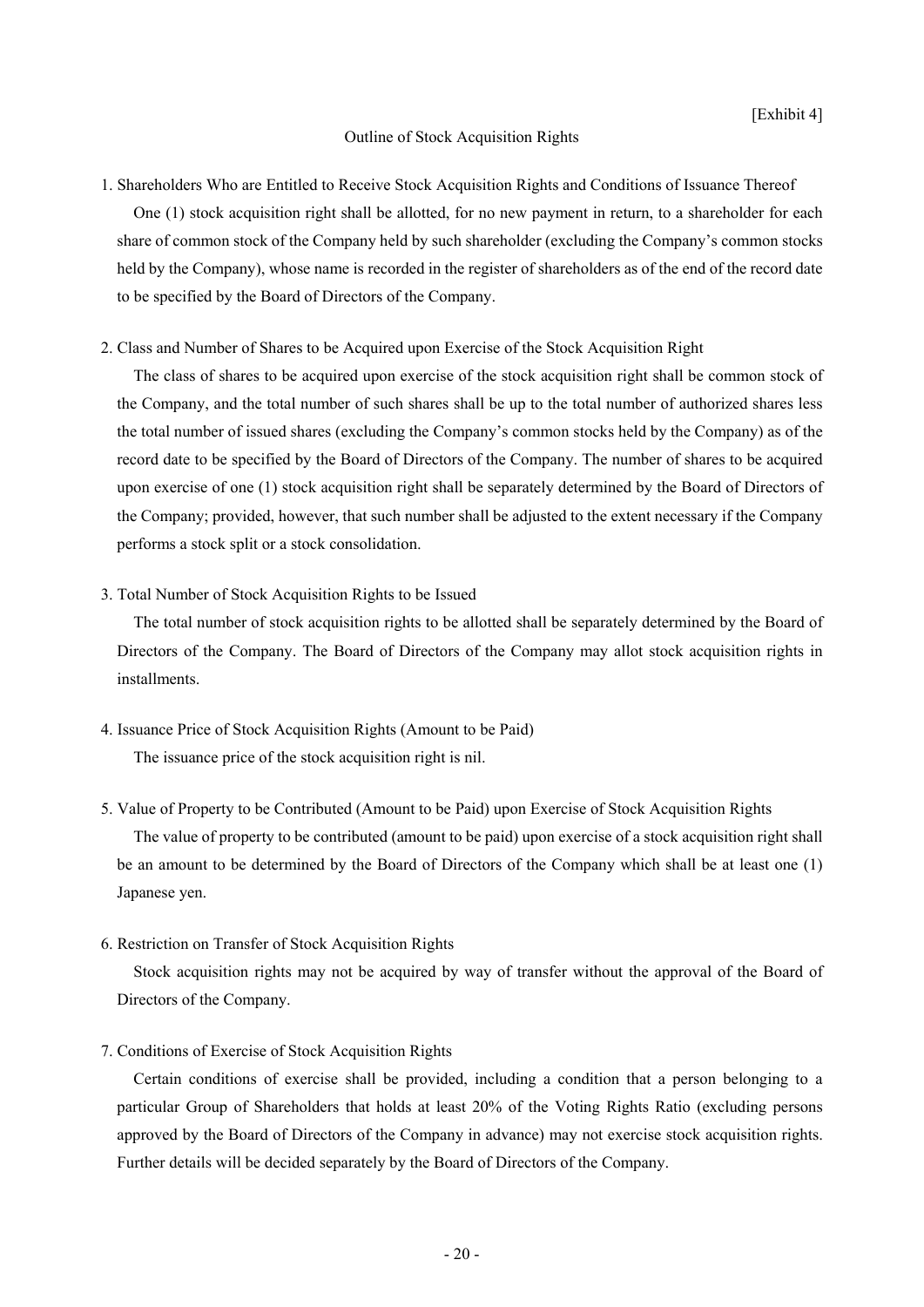## 8. Exercise Period, etc. of Stock Acquisition Rights

The effective date of the allotment of stock acquisition rights, exercise period, acquisition clause, and other necessary subject matter of the stock acquisition rights shall be separately determined by the Board of Directors of the Company. As a matter of acquisition clause, the Company may provide a clause that the Company may acquire stock acquisition rights from persons other than those who are not permitted to exercise their stock acquisition rights due to the conditions of exercise in 7. above in exchange for the delivery of a certain number (to be separately determined by the Board of Directors of the Company) of shares of the Company for each stock acquisition right.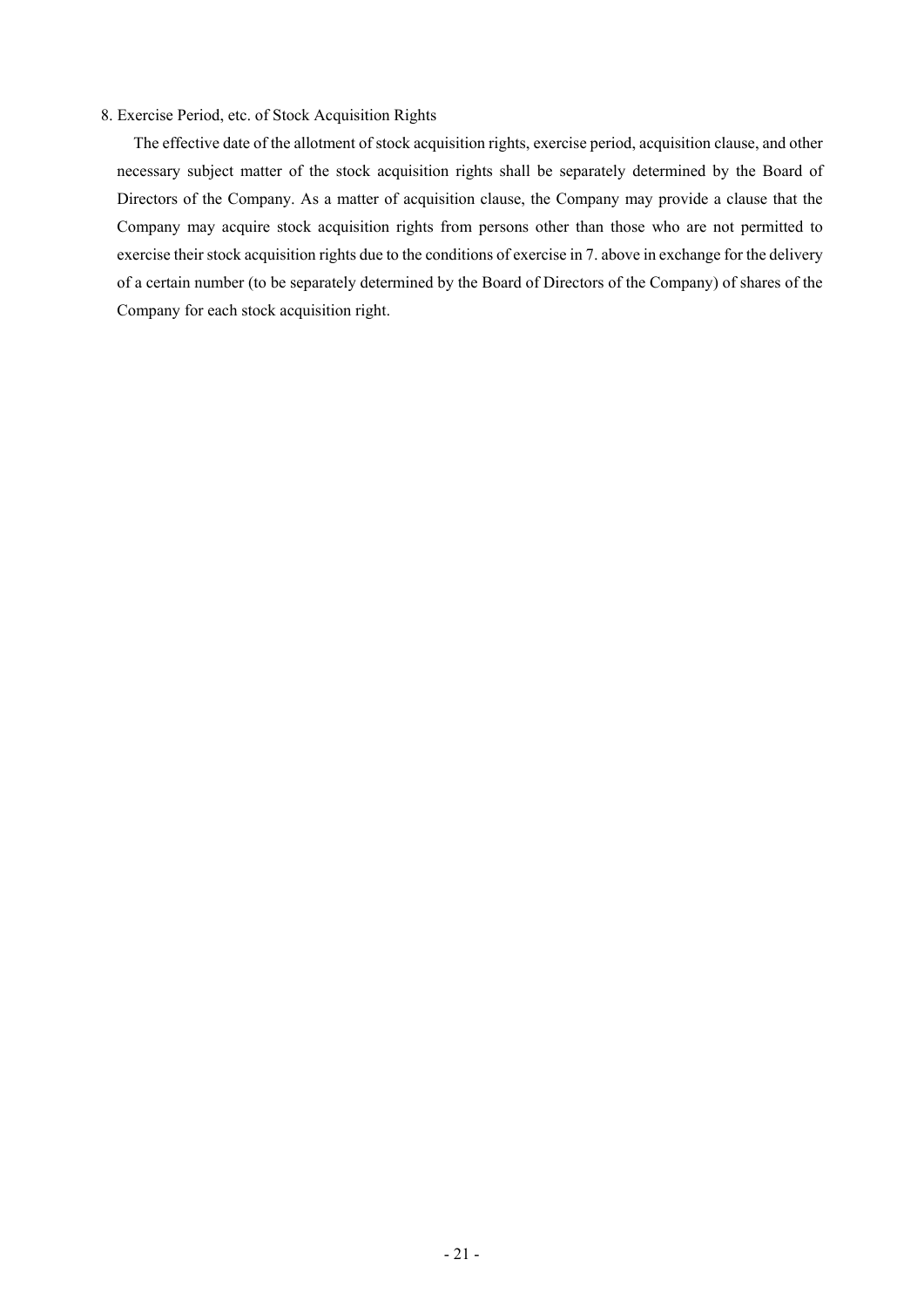# **<Company Proposal>**

# **Election of 9 Directors**

The terms of office of all 9 Directors will expire at the conclusion of this year's Ordinary General Meeting of Shareholders. Accordingly, the Company proposes the election of 9 Directors (including 3 Outside Directors). The candidates for Director are as follows:

|              | Name                                                      | Past experience, positions, area of responsibility                                                                                                                                                                                                                                                                                                                                                                                                                                                                                                                                                                                                                                                                                                                                                                                                                                                                                                                                                                                                                                                                                                                                                                                                                                                                                                                                                                                                                                                       | Number of     |
|--------------|-----------------------------------------------------------|----------------------------------------------------------------------------------------------------------------------------------------------------------------------------------------------------------------------------------------------------------------------------------------------------------------------------------------------------------------------------------------------------------------------------------------------------------------------------------------------------------------------------------------------------------------------------------------------------------------------------------------------------------------------------------------------------------------------------------------------------------------------------------------------------------------------------------------------------------------------------------------------------------------------------------------------------------------------------------------------------------------------------------------------------------------------------------------------------------------------------------------------------------------------------------------------------------------------------------------------------------------------------------------------------------------------------------------------------------------------------------------------------------------------------------------------------------------------------------------------------------|---------------|
| No.          | (Date of birth)                                           | and significant concurrent positions                                                                                                                                                                                                                                                                                                                                                                                                                                                                                                                                                                                                                                                                                                                                                                                                                                                                                                                                                                                                                                                                                                                                                                                                                                                                                                                                                                                                                                                                     | shares of the |
|              |                                                           |                                                                                                                                                                                                                                                                                                                                                                                                                                                                                                                                                                                                                                                                                                                                                                                                                                                                                                                                                                                                                                                                                                                                                                                                                                                                                                                                                                                                                                                                                                          | Company held  |
| $\mathbf{1}$ | Jun'ichi Hasegawa<br>(November 11, 1958)<br>Reappointment | January 2000<br>Joined the Company<br>General Manager, Fine Chemicals Sales Dept.-II<br><b>July 2004</b><br>June 2007<br>Executive Officer; General Manager, Fine Chemicals Sales<br>Dept.-II<br>June 2009<br>Director and Executive Officer; General Manager, Sales Div.<br>Director and Executive Officer; General Manager, Sales Div.;<br>January 2011<br>General Manager, Fine Chemicals Sales Dept.-I<br>Director and Executive Officer of the Company; Chairman<br>June 2011<br>and Managing Director, Kanto Denka Kogyo (Shanghai) Co.,<br>Ltd.<br>President<br>June 2015<br>June 2019<br>President; General Manager, Business Div.                                                                                                                                                                                                                                                                                                                                                                                                                                                                                                                                                                                                                                                                                                                                                                                                                                                               | 34,800        |
|              |                                                           | President; General Manager, Business Div. (to present)<br>June 2020<br>(In charge of Internal Auditing Dept., Legal & General Affairs<br>Dept., Personnel Dept.)<br>[Reasons for nomination of the candidate for Director]<br>The Company has nominated Jun'ichi Hasegawa as a candidate for Director<br>because Mr. Hasegawa has long experience in the sales division and at overseas<br>subsidiaries, experience as a Director and broad insights concerning the overall<br>management of the Company.                                                                                                                                                                                                                                                                                                                                                                                                                                                                                                                                                                                                                                                                                                                                                                                                                                                                                                                                                                                                |               |
| 2            | Fuyuhiko Ishii<br>(December 10, 1958)<br>Reappointment    | Joined the Company<br>April 1981<br>April 2002<br>General Manager, Shibukawa Development Research Lab.<br>General Manager, New Products Development Promotion Dept.,<br>June 2005<br>New Products Development Div.<br>Executive Officer; Representative Director, Kanto Denka Korea<br>June 2007<br>Co., Ltd.<br>Executive Officer; General Manager, Fine Chemicals Sales<br>June 2009<br>Dept.-II<br>Executive Officer; General Manager, Research & Marketing<br>April 2012<br>Management Dept., New Products Development Div.<br>Executive Officer; General Manager, Development & Marketing<br>April 2014<br>Dept., New Products Development Div.<br>Executive Officer; Chairman and Managing Director, Kanto<br>June 2015<br>Denka Kogyo (Shanghai) Co., Ltd.<br>Executive Officer; Chairman, Kanto Denka Kogyo (Shanghai)<br>April 2017<br>Co., Ltd.<br>June 2017<br>Director and Executive Officer; General Manager, Technical<br>Div.<br>June 2019<br>Director and Managing Executive Officer; General Manager,<br>Technical Div.; General Manager, New Products<br>Development Div. (to present)<br>(In charge of Purchasing Dept.)<br>[Reasons for nomination of the candidate for Director]<br>The Company has nominated Fuyuhiko Ishii as a candidate for Director because<br>Mr. Ishii has long experience in new products development and sales divisions and<br>at overseas subsidiaries, experience as a Director and broad insights concerning<br>the overall management of the Company. | 9,400         |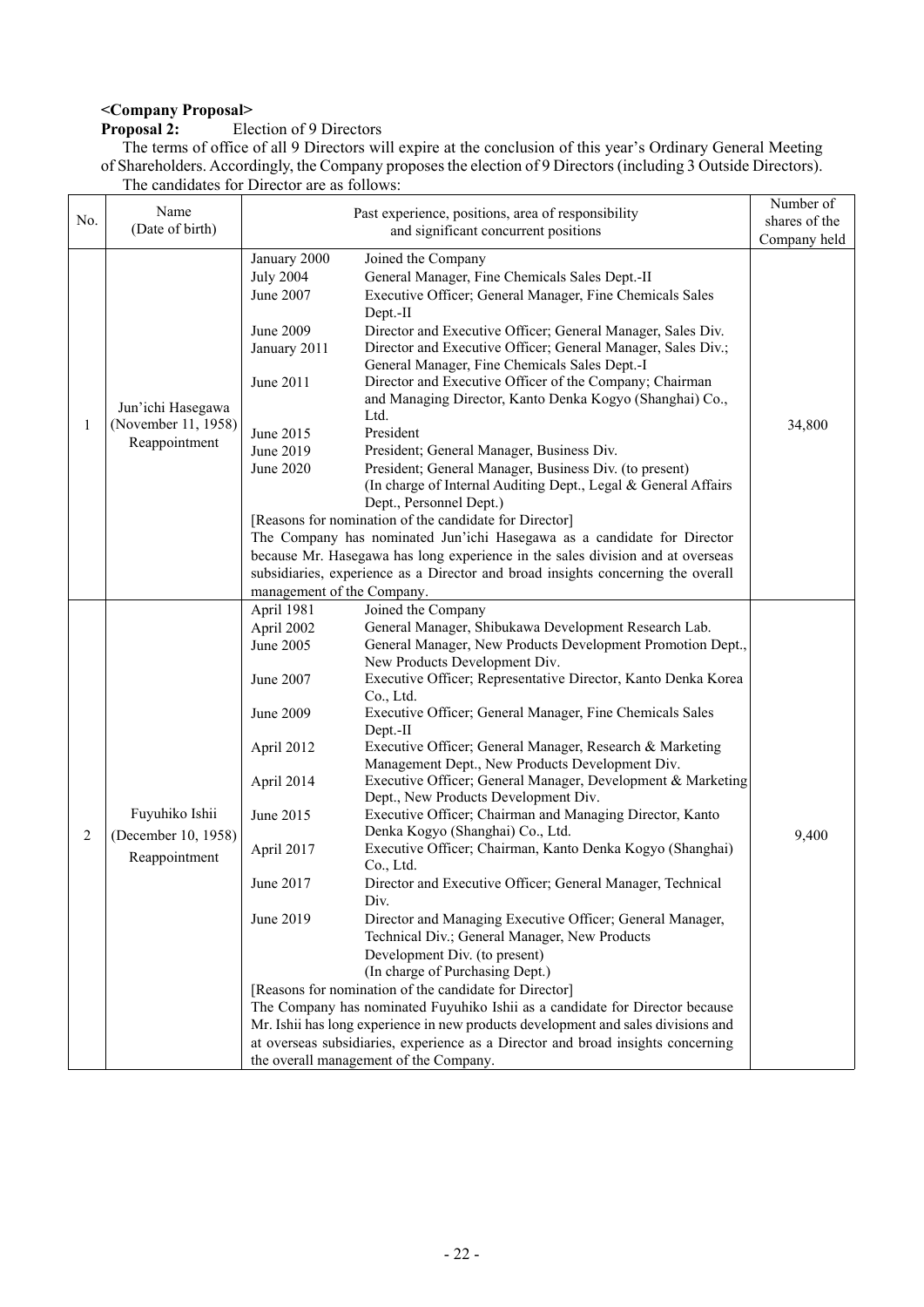| (Date of birth)<br>and significant concurrent positions<br>Company held<br>April 1990<br>Joined the Company<br>April 2009<br>General Manager, Production Dept.-I, Shibukawa Plant<br>June 2013<br>General Manager, Corporate Planning Dept.<br>June 2015<br>Executive Officer; Plant Manager, Mizushima Plant<br>June 2019<br>Director and Executive Officer; Plant Manager, Shibukawa<br>Plant<br>November 2019<br>Director and Executive Officer; Plant Manager, Shibukawa<br>Yasunari Yamaguchi<br>Plant; General Manager, Production Engineering Dept.,<br>(August 1, 1965)<br>3<br>4,500<br>Shibukawa Plant<br>Reappointment<br>June 2020<br>Director and Executive Officer; Plant Manager, Shibukawa<br>Plant (to present)<br>[Reasons for nomination of the candidate for Director]<br>The Company has nominated Yasunari Yamaguchi as a candidate for Director<br>because Mr. Yamaguchi has long experience in engineering divisions, including<br>plant operations and corporate planning division, experience as a Director and<br>broad insights concerning the overall management of the Company.<br>Joined Asahi Mutual Life Insurance Company<br>April 1984<br>General Manager, Finance Unit, Asahi Mutual Life Insurance<br>April 2006<br>Company<br>General Manager, Accounting Unit, Asahi Mutual Life<br>April 2010<br>Insurance Company<br>General Manager, Bond Management Unit, Asahi Mutual Life<br>April 2013<br><b>Insurance Company</b><br>General Manager, Securities Management Dept., Asahi Mutual<br>April 2015<br>Life Insurance Company<br>Kazuki Niimi<br>General Manager, Financial Controller Dept., Asahi Mutual Life<br>April 2016<br>(September 22, 1960)<br>1,000<br>4<br>Insurance Company<br>Reappointment<br>General Manager, in charge of Financial Controller Dept., Asahi<br>April 2020<br>Mutual Life Insurance Company<br>Director and Executive Officer of the Company (to present)<br>June 2020<br>(In charge of Accounting & Finance Dept., Information Systems<br>Dept.)<br>[Reasons for nomination of the candidate for Director]<br>The Company has nominated Kazuki Niimi as a candidate for Director because<br>Mr. Niimi has long experience at a financial institution, experience as a Director,<br>considerable knowledge in finance and accounting and broad insights concerning<br>the overall management of the Company.<br>April 1991<br>Joined the Company<br>June 2009<br>Representative Director, Kanto Denka Korea Co., Ltd.<br>April 2012<br>General Manager, Fine Chemicals Sales Dept.-II, Sales Div.<br>of the Company<br>June 2018<br>Executive Officer; General Manager of Osaka Branch Office<br>June 2020<br>Director and Executive Officer; Deputy General Manager,<br>Business Div.; General Manager of Osaka Branch Office<br>Yuki Abe<br>5<br>(January 21, 1969)<br>1,300<br>January 2021<br>Director and Executive Officer; Deputy General Manager,<br>Reappointment<br>Business Div.; Representative Director, Kanto Denka Korea<br>Co., Ltd. (to present)<br>[Reasons for nomination of the candidate for Director]<br>The Company has nominated Yuki Abe as a candidate for Director because Mr.<br>Abe has long experience in the Sales Div. and at an overseas subsidiary, experience<br>as a Director, and broad insights concerning the overall management of the<br>Company. |     | Name | Past experience, positions, area of responsibility | Number of     |
|---------------------------------------------------------------------------------------------------------------------------------------------------------------------------------------------------------------------------------------------------------------------------------------------------------------------------------------------------------------------------------------------------------------------------------------------------------------------------------------------------------------------------------------------------------------------------------------------------------------------------------------------------------------------------------------------------------------------------------------------------------------------------------------------------------------------------------------------------------------------------------------------------------------------------------------------------------------------------------------------------------------------------------------------------------------------------------------------------------------------------------------------------------------------------------------------------------------------------------------------------------------------------------------------------------------------------------------------------------------------------------------------------------------------------------------------------------------------------------------------------------------------------------------------------------------------------------------------------------------------------------------------------------------------------------------------------------------------------------------------------------------------------------------------------------------------------------------------------------------------------------------------------------------------------------------------------------------------------------------------------------------------------------------------------------------------------------------------------------------------------------------------------------------------------------------------------------------------------------------------------------------------------------------------------------------------------------------------------------------------------------------------------------------------------------------------------------------------------------------------------------------------------------------------------------------------------------------------------------------------------------------------------------------------------------------------------------------------------------------------------------------------------------------------------------------------------------------------------------------------------------------------------------------------------------------------------------------------------------------------------------------------------------------------------------------------------------------------------------------------------------------------------------------------------------------------------------------------------------------------------------------------------------------------------------------------------------------------------------------------|-----|------|----------------------------------------------------|---------------|
|                                                                                                                                                                                                                                                                                                                                                                                                                                                                                                                                                                                                                                                                                                                                                                                                                                                                                                                                                                                                                                                                                                                                                                                                                                                                                                                                                                                                                                                                                                                                                                                                                                                                                                                                                                                                                                                                                                                                                                                                                                                                                                                                                                                                                                                                                                                                                                                                                                                                                                                                                                                                                                                                                                                                                                                                                                                                                                                                                                                                                                                                                                                                                                                                                                                                                                                                                                     | No. |      |                                                    | shares of the |
|                                                                                                                                                                                                                                                                                                                                                                                                                                                                                                                                                                                                                                                                                                                                                                                                                                                                                                                                                                                                                                                                                                                                                                                                                                                                                                                                                                                                                                                                                                                                                                                                                                                                                                                                                                                                                                                                                                                                                                                                                                                                                                                                                                                                                                                                                                                                                                                                                                                                                                                                                                                                                                                                                                                                                                                                                                                                                                                                                                                                                                                                                                                                                                                                                                                                                                                                                                     |     |      |                                                    |               |
|                                                                                                                                                                                                                                                                                                                                                                                                                                                                                                                                                                                                                                                                                                                                                                                                                                                                                                                                                                                                                                                                                                                                                                                                                                                                                                                                                                                                                                                                                                                                                                                                                                                                                                                                                                                                                                                                                                                                                                                                                                                                                                                                                                                                                                                                                                                                                                                                                                                                                                                                                                                                                                                                                                                                                                                                                                                                                                                                                                                                                                                                                                                                                                                                                                                                                                                                                                     |     |      |                                                    |               |
|                                                                                                                                                                                                                                                                                                                                                                                                                                                                                                                                                                                                                                                                                                                                                                                                                                                                                                                                                                                                                                                                                                                                                                                                                                                                                                                                                                                                                                                                                                                                                                                                                                                                                                                                                                                                                                                                                                                                                                                                                                                                                                                                                                                                                                                                                                                                                                                                                                                                                                                                                                                                                                                                                                                                                                                                                                                                                                                                                                                                                                                                                                                                                                                                                                                                                                                                                                     |     |      |                                                    |               |
|                                                                                                                                                                                                                                                                                                                                                                                                                                                                                                                                                                                                                                                                                                                                                                                                                                                                                                                                                                                                                                                                                                                                                                                                                                                                                                                                                                                                                                                                                                                                                                                                                                                                                                                                                                                                                                                                                                                                                                                                                                                                                                                                                                                                                                                                                                                                                                                                                                                                                                                                                                                                                                                                                                                                                                                                                                                                                                                                                                                                                                                                                                                                                                                                                                                                                                                                                                     |     |      |                                                    |               |
|                                                                                                                                                                                                                                                                                                                                                                                                                                                                                                                                                                                                                                                                                                                                                                                                                                                                                                                                                                                                                                                                                                                                                                                                                                                                                                                                                                                                                                                                                                                                                                                                                                                                                                                                                                                                                                                                                                                                                                                                                                                                                                                                                                                                                                                                                                                                                                                                                                                                                                                                                                                                                                                                                                                                                                                                                                                                                                                                                                                                                                                                                                                                                                                                                                                                                                                                                                     |     |      |                                                    |               |
|                                                                                                                                                                                                                                                                                                                                                                                                                                                                                                                                                                                                                                                                                                                                                                                                                                                                                                                                                                                                                                                                                                                                                                                                                                                                                                                                                                                                                                                                                                                                                                                                                                                                                                                                                                                                                                                                                                                                                                                                                                                                                                                                                                                                                                                                                                                                                                                                                                                                                                                                                                                                                                                                                                                                                                                                                                                                                                                                                                                                                                                                                                                                                                                                                                                                                                                                                                     |     |      |                                                    |               |
|                                                                                                                                                                                                                                                                                                                                                                                                                                                                                                                                                                                                                                                                                                                                                                                                                                                                                                                                                                                                                                                                                                                                                                                                                                                                                                                                                                                                                                                                                                                                                                                                                                                                                                                                                                                                                                                                                                                                                                                                                                                                                                                                                                                                                                                                                                                                                                                                                                                                                                                                                                                                                                                                                                                                                                                                                                                                                                                                                                                                                                                                                                                                                                                                                                                                                                                                                                     |     |      |                                                    |               |
|                                                                                                                                                                                                                                                                                                                                                                                                                                                                                                                                                                                                                                                                                                                                                                                                                                                                                                                                                                                                                                                                                                                                                                                                                                                                                                                                                                                                                                                                                                                                                                                                                                                                                                                                                                                                                                                                                                                                                                                                                                                                                                                                                                                                                                                                                                                                                                                                                                                                                                                                                                                                                                                                                                                                                                                                                                                                                                                                                                                                                                                                                                                                                                                                                                                                                                                                                                     |     |      |                                                    |               |
|                                                                                                                                                                                                                                                                                                                                                                                                                                                                                                                                                                                                                                                                                                                                                                                                                                                                                                                                                                                                                                                                                                                                                                                                                                                                                                                                                                                                                                                                                                                                                                                                                                                                                                                                                                                                                                                                                                                                                                                                                                                                                                                                                                                                                                                                                                                                                                                                                                                                                                                                                                                                                                                                                                                                                                                                                                                                                                                                                                                                                                                                                                                                                                                                                                                                                                                                                                     |     |      |                                                    |               |
|                                                                                                                                                                                                                                                                                                                                                                                                                                                                                                                                                                                                                                                                                                                                                                                                                                                                                                                                                                                                                                                                                                                                                                                                                                                                                                                                                                                                                                                                                                                                                                                                                                                                                                                                                                                                                                                                                                                                                                                                                                                                                                                                                                                                                                                                                                                                                                                                                                                                                                                                                                                                                                                                                                                                                                                                                                                                                                                                                                                                                                                                                                                                                                                                                                                                                                                                                                     |     |      |                                                    |               |
|                                                                                                                                                                                                                                                                                                                                                                                                                                                                                                                                                                                                                                                                                                                                                                                                                                                                                                                                                                                                                                                                                                                                                                                                                                                                                                                                                                                                                                                                                                                                                                                                                                                                                                                                                                                                                                                                                                                                                                                                                                                                                                                                                                                                                                                                                                                                                                                                                                                                                                                                                                                                                                                                                                                                                                                                                                                                                                                                                                                                                                                                                                                                                                                                                                                                                                                                                                     |     |      |                                                    |               |
|                                                                                                                                                                                                                                                                                                                                                                                                                                                                                                                                                                                                                                                                                                                                                                                                                                                                                                                                                                                                                                                                                                                                                                                                                                                                                                                                                                                                                                                                                                                                                                                                                                                                                                                                                                                                                                                                                                                                                                                                                                                                                                                                                                                                                                                                                                                                                                                                                                                                                                                                                                                                                                                                                                                                                                                                                                                                                                                                                                                                                                                                                                                                                                                                                                                                                                                                                                     |     |      |                                                    |               |
|                                                                                                                                                                                                                                                                                                                                                                                                                                                                                                                                                                                                                                                                                                                                                                                                                                                                                                                                                                                                                                                                                                                                                                                                                                                                                                                                                                                                                                                                                                                                                                                                                                                                                                                                                                                                                                                                                                                                                                                                                                                                                                                                                                                                                                                                                                                                                                                                                                                                                                                                                                                                                                                                                                                                                                                                                                                                                                                                                                                                                                                                                                                                                                                                                                                                                                                                                                     |     |      |                                                    |               |
|                                                                                                                                                                                                                                                                                                                                                                                                                                                                                                                                                                                                                                                                                                                                                                                                                                                                                                                                                                                                                                                                                                                                                                                                                                                                                                                                                                                                                                                                                                                                                                                                                                                                                                                                                                                                                                                                                                                                                                                                                                                                                                                                                                                                                                                                                                                                                                                                                                                                                                                                                                                                                                                                                                                                                                                                                                                                                                                                                                                                                                                                                                                                                                                                                                                                                                                                                                     |     |      |                                                    |               |
|                                                                                                                                                                                                                                                                                                                                                                                                                                                                                                                                                                                                                                                                                                                                                                                                                                                                                                                                                                                                                                                                                                                                                                                                                                                                                                                                                                                                                                                                                                                                                                                                                                                                                                                                                                                                                                                                                                                                                                                                                                                                                                                                                                                                                                                                                                                                                                                                                                                                                                                                                                                                                                                                                                                                                                                                                                                                                                                                                                                                                                                                                                                                                                                                                                                                                                                                                                     |     |      |                                                    |               |
|                                                                                                                                                                                                                                                                                                                                                                                                                                                                                                                                                                                                                                                                                                                                                                                                                                                                                                                                                                                                                                                                                                                                                                                                                                                                                                                                                                                                                                                                                                                                                                                                                                                                                                                                                                                                                                                                                                                                                                                                                                                                                                                                                                                                                                                                                                                                                                                                                                                                                                                                                                                                                                                                                                                                                                                                                                                                                                                                                                                                                                                                                                                                                                                                                                                                                                                                                                     |     |      |                                                    |               |
|                                                                                                                                                                                                                                                                                                                                                                                                                                                                                                                                                                                                                                                                                                                                                                                                                                                                                                                                                                                                                                                                                                                                                                                                                                                                                                                                                                                                                                                                                                                                                                                                                                                                                                                                                                                                                                                                                                                                                                                                                                                                                                                                                                                                                                                                                                                                                                                                                                                                                                                                                                                                                                                                                                                                                                                                                                                                                                                                                                                                                                                                                                                                                                                                                                                                                                                                                                     |     |      |                                                    |               |
|                                                                                                                                                                                                                                                                                                                                                                                                                                                                                                                                                                                                                                                                                                                                                                                                                                                                                                                                                                                                                                                                                                                                                                                                                                                                                                                                                                                                                                                                                                                                                                                                                                                                                                                                                                                                                                                                                                                                                                                                                                                                                                                                                                                                                                                                                                                                                                                                                                                                                                                                                                                                                                                                                                                                                                                                                                                                                                                                                                                                                                                                                                                                                                                                                                                                                                                                                                     |     |      |                                                    |               |
|                                                                                                                                                                                                                                                                                                                                                                                                                                                                                                                                                                                                                                                                                                                                                                                                                                                                                                                                                                                                                                                                                                                                                                                                                                                                                                                                                                                                                                                                                                                                                                                                                                                                                                                                                                                                                                                                                                                                                                                                                                                                                                                                                                                                                                                                                                                                                                                                                                                                                                                                                                                                                                                                                                                                                                                                                                                                                                                                                                                                                                                                                                                                                                                                                                                                                                                                                                     |     |      |                                                    |               |
|                                                                                                                                                                                                                                                                                                                                                                                                                                                                                                                                                                                                                                                                                                                                                                                                                                                                                                                                                                                                                                                                                                                                                                                                                                                                                                                                                                                                                                                                                                                                                                                                                                                                                                                                                                                                                                                                                                                                                                                                                                                                                                                                                                                                                                                                                                                                                                                                                                                                                                                                                                                                                                                                                                                                                                                                                                                                                                                                                                                                                                                                                                                                                                                                                                                                                                                                                                     |     |      |                                                    |               |
|                                                                                                                                                                                                                                                                                                                                                                                                                                                                                                                                                                                                                                                                                                                                                                                                                                                                                                                                                                                                                                                                                                                                                                                                                                                                                                                                                                                                                                                                                                                                                                                                                                                                                                                                                                                                                                                                                                                                                                                                                                                                                                                                                                                                                                                                                                                                                                                                                                                                                                                                                                                                                                                                                                                                                                                                                                                                                                                                                                                                                                                                                                                                                                                                                                                                                                                                                                     |     |      |                                                    |               |
|                                                                                                                                                                                                                                                                                                                                                                                                                                                                                                                                                                                                                                                                                                                                                                                                                                                                                                                                                                                                                                                                                                                                                                                                                                                                                                                                                                                                                                                                                                                                                                                                                                                                                                                                                                                                                                                                                                                                                                                                                                                                                                                                                                                                                                                                                                                                                                                                                                                                                                                                                                                                                                                                                                                                                                                                                                                                                                                                                                                                                                                                                                                                                                                                                                                                                                                                                                     |     |      |                                                    |               |
|                                                                                                                                                                                                                                                                                                                                                                                                                                                                                                                                                                                                                                                                                                                                                                                                                                                                                                                                                                                                                                                                                                                                                                                                                                                                                                                                                                                                                                                                                                                                                                                                                                                                                                                                                                                                                                                                                                                                                                                                                                                                                                                                                                                                                                                                                                                                                                                                                                                                                                                                                                                                                                                                                                                                                                                                                                                                                                                                                                                                                                                                                                                                                                                                                                                                                                                                                                     |     |      |                                                    |               |
|                                                                                                                                                                                                                                                                                                                                                                                                                                                                                                                                                                                                                                                                                                                                                                                                                                                                                                                                                                                                                                                                                                                                                                                                                                                                                                                                                                                                                                                                                                                                                                                                                                                                                                                                                                                                                                                                                                                                                                                                                                                                                                                                                                                                                                                                                                                                                                                                                                                                                                                                                                                                                                                                                                                                                                                                                                                                                                                                                                                                                                                                                                                                                                                                                                                                                                                                                                     |     |      |                                                    |               |
|                                                                                                                                                                                                                                                                                                                                                                                                                                                                                                                                                                                                                                                                                                                                                                                                                                                                                                                                                                                                                                                                                                                                                                                                                                                                                                                                                                                                                                                                                                                                                                                                                                                                                                                                                                                                                                                                                                                                                                                                                                                                                                                                                                                                                                                                                                                                                                                                                                                                                                                                                                                                                                                                                                                                                                                                                                                                                                                                                                                                                                                                                                                                                                                                                                                                                                                                                                     |     |      |                                                    |               |
|                                                                                                                                                                                                                                                                                                                                                                                                                                                                                                                                                                                                                                                                                                                                                                                                                                                                                                                                                                                                                                                                                                                                                                                                                                                                                                                                                                                                                                                                                                                                                                                                                                                                                                                                                                                                                                                                                                                                                                                                                                                                                                                                                                                                                                                                                                                                                                                                                                                                                                                                                                                                                                                                                                                                                                                                                                                                                                                                                                                                                                                                                                                                                                                                                                                                                                                                                                     |     |      |                                                    |               |
|                                                                                                                                                                                                                                                                                                                                                                                                                                                                                                                                                                                                                                                                                                                                                                                                                                                                                                                                                                                                                                                                                                                                                                                                                                                                                                                                                                                                                                                                                                                                                                                                                                                                                                                                                                                                                                                                                                                                                                                                                                                                                                                                                                                                                                                                                                                                                                                                                                                                                                                                                                                                                                                                                                                                                                                                                                                                                                                                                                                                                                                                                                                                                                                                                                                                                                                                                                     |     |      |                                                    |               |
|                                                                                                                                                                                                                                                                                                                                                                                                                                                                                                                                                                                                                                                                                                                                                                                                                                                                                                                                                                                                                                                                                                                                                                                                                                                                                                                                                                                                                                                                                                                                                                                                                                                                                                                                                                                                                                                                                                                                                                                                                                                                                                                                                                                                                                                                                                                                                                                                                                                                                                                                                                                                                                                                                                                                                                                                                                                                                                                                                                                                                                                                                                                                                                                                                                                                                                                                                                     |     |      |                                                    |               |
|                                                                                                                                                                                                                                                                                                                                                                                                                                                                                                                                                                                                                                                                                                                                                                                                                                                                                                                                                                                                                                                                                                                                                                                                                                                                                                                                                                                                                                                                                                                                                                                                                                                                                                                                                                                                                                                                                                                                                                                                                                                                                                                                                                                                                                                                                                                                                                                                                                                                                                                                                                                                                                                                                                                                                                                                                                                                                                                                                                                                                                                                                                                                                                                                                                                                                                                                                                     |     |      |                                                    |               |
|                                                                                                                                                                                                                                                                                                                                                                                                                                                                                                                                                                                                                                                                                                                                                                                                                                                                                                                                                                                                                                                                                                                                                                                                                                                                                                                                                                                                                                                                                                                                                                                                                                                                                                                                                                                                                                                                                                                                                                                                                                                                                                                                                                                                                                                                                                                                                                                                                                                                                                                                                                                                                                                                                                                                                                                                                                                                                                                                                                                                                                                                                                                                                                                                                                                                                                                                                                     |     |      |                                                    |               |
|                                                                                                                                                                                                                                                                                                                                                                                                                                                                                                                                                                                                                                                                                                                                                                                                                                                                                                                                                                                                                                                                                                                                                                                                                                                                                                                                                                                                                                                                                                                                                                                                                                                                                                                                                                                                                                                                                                                                                                                                                                                                                                                                                                                                                                                                                                                                                                                                                                                                                                                                                                                                                                                                                                                                                                                                                                                                                                                                                                                                                                                                                                                                                                                                                                                                                                                                                                     |     |      |                                                    |               |
|                                                                                                                                                                                                                                                                                                                                                                                                                                                                                                                                                                                                                                                                                                                                                                                                                                                                                                                                                                                                                                                                                                                                                                                                                                                                                                                                                                                                                                                                                                                                                                                                                                                                                                                                                                                                                                                                                                                                                                                                                                                                                                                                                                                                                                                                                                                                                                                                                                                                                                                                                                                                                                                                                                                                                                                                                                                                                                                                                                                                                                                                                                                                                                                                                                                                                                                                                                     |     |      |                                                    |               |
|                                                                                                                                                                                                                                                                                                                                                                                                                                                                                                                                                                                                                                                                                                                                                                                                                                                                                                                                                                                                                                                                                                                                                                                                                                                                                                                                                                                                                                                                                                                                                                                                                                                                                                                                                                                                                                                                                                                                                                                                                                                                                                                                                                                                                                                                                                                                                                                                                                                                                                                                                                                                                                                                                                                                                                                                                                                                                                                                                                                                                                                                                                                                                                                                                                                                                                                                                                     |     |      |                                                    |               |
|                                                                                                                                                                                                                                                                                                                                                                                                                                                                                                                                                                                                                                                                                                                                                                                                                                                                                                                                                                                                                                                                                                                                                                                                                                                                                                                                                                                                                                                                                                                                                                                                                                                                                                                                                                                                                                                                                                                                                                                                                                                                                                                                                                                                                                                                                                                                                                                                                                                                                                                                                                                                                                                                                                                                                                                                                                                                                                                                                                                                                                                                                                                                                                                                                                                                                                                                                                     |     |      |                                                    |               |
|                                                                                                                                                                                                                                                                                                                                                                                                                                                                                                                                                                                                                                                                                                                                                                                                                                                                                                                                                                                                                                                                                                                                                                                                                                                                                                                                                                                                                                                                                                                                                                                                                                                                                                                                                                                                                                                                                                                                                                                                                                                                                                                                                                                                                                                                                                                                                                                                                                                                                                                                                                                                                                                                                                                                                                                                                                                                                                                                                                                                                                                                                                                                                                                                                                                                                                                                                                     |     |      |                                                    |               |
|                                                                                                                                                                                                                                                                                                                                                                                                                                                                                                                                                                                                                                                                                                                                                                                                                                                                                                                                                                                                                                                                                                                                                                                                                                                                                                                                                                                                                                                                                                                                                                                                                                                                                                                                                                                                                                                                                                                                                                                                                                                                                                                                                                                                                                                                                                                                                                                                                                                                                                                                                                                                                                                                                                                                                                                                                                                                                                                                                                                                                                                                                                                                                                                                                                                                                                                                                                     |     |      |                                                    |               |
|                                                                                                                                                                                                                                                                                                                                                                                                                                                                                                                                                                                                                                                                                                                                                                                                                                                                                                                                                                                                                                                                                                                                                                                                                                                                                                                                                                                                                                                                                                                                                                                                                                                                                                                                                                                                                                                                                                                                                                                                                                                                                                                                                                                                                                                                                                                                                                                                                                                                                                                                                                                                                                                                                                                                                                                                                                                                                                                                                                                                                                                                                                                                                                                                                                                                                                                                                                     |     |      |                                                    |               |
|                                                                                                                                                                                                                                                                                                                                                                                                                                                                                                                                                                                                                                                                                                                                                                                                                                                                                                                                                                                                                                                                                                                                                                                                                                                                                                                                                                                                                                                                                                                                                                                                                                                                                                                                                                                                                                                                                                                                                                                                                                                                                                                                                                                                                                                                                                                                                                                                                                                                                                                                                                                                                                                                                                                                                                                                                                                                                                                                                                                                                                                                                                                                                                                                                                                                                                                                                                     |     |      |                                                    |               |
|                                                                                                                                                                                                                                                                                                                                                                                                                                                                                                                                                                                                                                                                                                                                                                                                                                                                                                                                                                                                                                                                                                                                                                                                                                                                                                                                                                                                                                                                                                                                                                                                                                                                                                                                                                                                                                                                                                                                                                                                                                                                                                                                                                                                                                                                                                                                                                                                                                                                                                                                                                                                                                                                                                                                                                                                                                                                                                                                                                                                                                                                                                                                                                                                                                                                                                                                                                     |     |      |                                                    |               |
|                                                                                                                                                                                                                                                                                                                                                                                                                                                                                                                                                                                                                                                                                                                                                                                                                                                                                                                                                                                                                                                                                                                                                                                                                                                                                                                                                                                                                                                                                                                                                                                                                                                                                                                                                                                                                                                                                                                                                                                                                                                                                                                                                                                                                                                                                                                                                                                                                                                                                                                                                                                                                                                                                                                                                                                                                                                                                                                                                                                                                                                                                                                                                                                                                                                                                                                                                                     |     |      |                                                    |               |
|                                                                                                                                                                                                                                                                                                                                                                                                                                                                                                                                                                                                                                                                                                                                                                                                                                                                                                                                                                                                                                                                                                                                                                                                                                                                                                                                                                                                                                                                                                                                                                                                                                                                                                                                                                                                                                                                                                                                                                                                                                                                                                                                                                                                                                                                                                                                                                                                                                                                                                                                                                                                                                                                                                                                                                                                                                                                                                                                                                                                                                                                                                                                                                                                                                                                                                                                                                     |     |      |                                                    |               |
|                                                                                                                                                                                                                                                                                                                                                                                                                                                                                                                                                                                                                                                                                                                                                                                                                                                                                                                                                                                                                                                                                                                                                                                                                                                                                                                                                                                                                                                                                                                                                                                                                                                                                                                                                                                                                                                                                                                                                                                                                                                                                                                                                                                                                                                                                                                                                                                                                                                                                                                                                                                                                                                                                                                                                                                                                                                                                                                                                                                                                                                                                                                                                                                                                                                                                                                                                                     |     |      |                                                    |               |
|                                                                                                                                                                                                                                                                                                                                                                                                                                                                                                                                                                                                                                                                                                                                                                                                                                                                                                                                                                                                                                                                                                                                                                                                                                                                                                                                                                                                                                                                                                                                                                                                                                                                                                                                                                                                                                                                                                                                                                                                                                                                                                                                                                                                                                                                                                                                                                                                                                                                                                                                                                                                                                                                                                                                                                                                                                                                                                                                                                                                                                                                                                                                                                                                                                                                                                                                                                     |     |      |                                                    |               |
|                                                                                                                                                                                                                                                                                                                                                                                                                                                                                                                                                                                                                                                                                                                                                                                                                                                                                                                                                                                                                                                                                                                                                                                                                                                                                                                                                                                                                                                                                                                                                                                                                                                                                                                                                                                                                                                                                                                                                                                                                                                                                                                                                                                                                                                                                                                                                                                                                                                                                                                                                                                                                                                                                                                                                                                                                                                                                                                                                                                                                                                                                                                                                                                                                                                                                                                                                                     |     |      |                                                    |               |
|                                                                                                                                                                                                                                                                                                                                                                                                                                                                                                                                                                                                                                                                                                                                                                                                                                                                                                                                                                                                                                                                                                                                                                                                                                                                                                                                                                                                                                                                                                                                                                                                                                                                                                                                                                                                                                                                                                                                                                                                                                                                                                                                                                                                                                                                                                                                                                                                                                                                                                                                                                                                                                                                                                                                                                                                                                                                                                                                                                                                                                                                                                                                                                                                                                                                                                                                                                     |     |      |                                                    |               |
|                                                                                                                                                                                                                                                                                                                                                                                                                                                                                                                                                                                                                                                                                                                                                                                                                                                                                                                                                                                                                                                                                                                                                                                                                                                                                                                                                                                                                                                                                                                                                                                                                                                                                                                                                                                                                                                                                                                                                                                                                                                                                                                                                                                                                                                                                                                                                                                                                                                                                                                                                                                                                                                                                                                                                                                                                                                                                                                                                                                                                                                                                                                                                                                                                                                                                                                                                                     |     |      |                                                    |               |
|                                                                                                                                                                                                                                                                                                                                                                                                                                                                                                                                                                                                                                                                                                                                                                                                                                                                                                                                                                                                                                                                                                                                                                                                                                                                                                                                                                                                                                                                                                                                                                                                                                                                                                                                                                                                                                                                                                                                                                                                                                                                                                                                                                                                                                                                                                                                                                                                                                                                                                                                                                                                                                                                                                                                                                                                                                                                                                                                                                                                                                                                                                                                                                                                                                                                                                                                                                     |     |      |                                                    |               |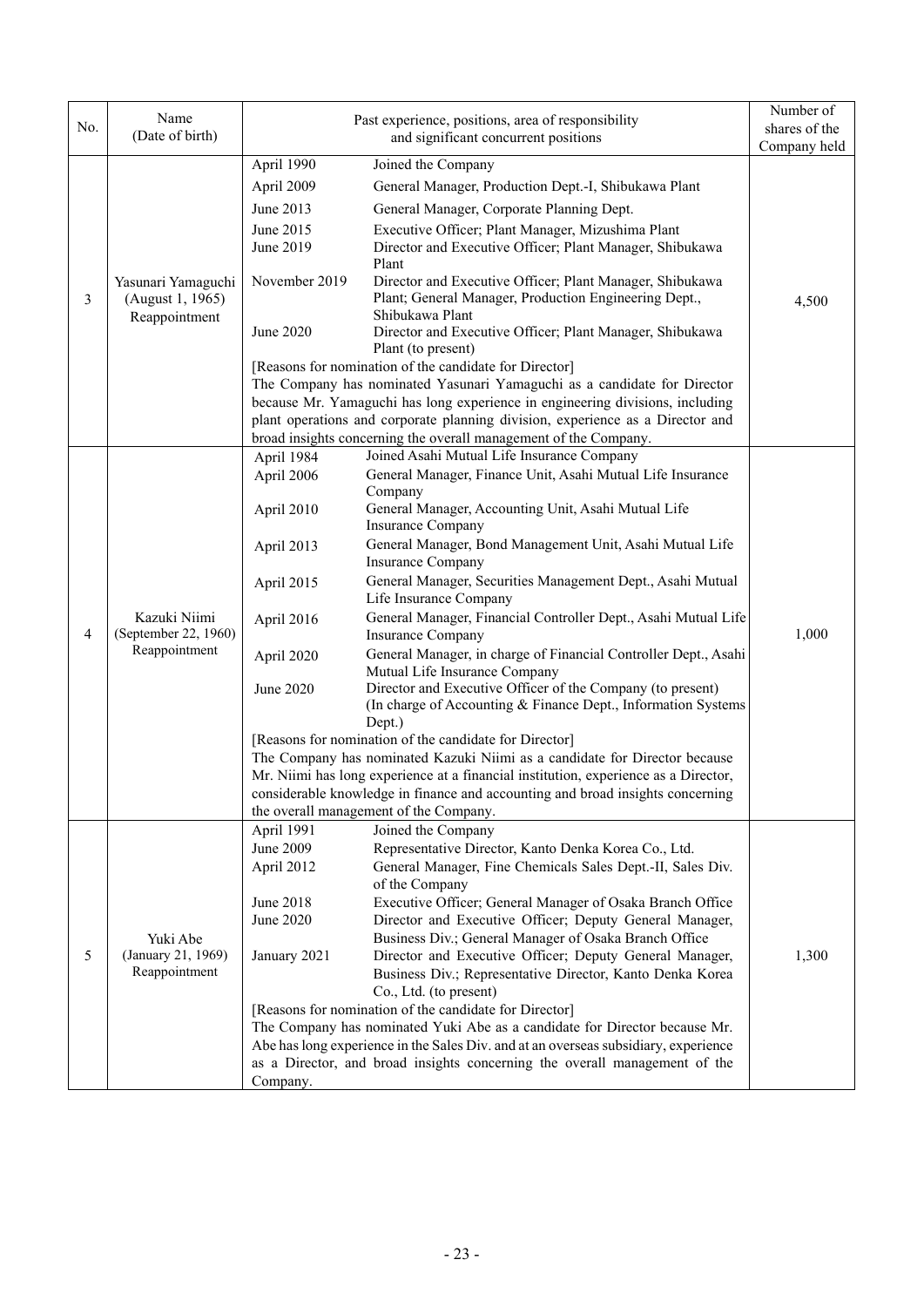|     | Name                                                     |                                   | Past experience, positions, area of responsibility                                 | Number of     |
|-----|----------------------------------------------------------|-----------------------------------|------------------------------------------------------------------------------------|---------------|
| No. | (Date of birth)                                          |                                   | and significant concurrent positions                                               | shares of the |
|     |                                                          |                                   |                                                                                    | Company held  |
|     |                                                          | April 1982                        | Joined Asahi Mutual Life Insurance Co.                                             |               |
|     |                                                          | December 2002                     | Joined the Company                                                                 |               |
|     |                                                          | April 2008                        | General Manager, Personnel & General Affairs Dept.                                 |               |
|     | Kunihiko Uramoto<br>(August 24, 1959)<br>New appointment | June 2011                         | Executive Officer; General Manager, Personnel & General                            |               |
| 6   |                                                          | June 2017                         | Affairs Dept.<br>Senior Executive Officer; General Manager, Legal & General        |               |
|     |                                                          |                                   | Affairs Dept.                                                                      | 10,800        |
|     |                                                          | June 2018                         | Full-time Auditor (to present)                                                     |               |
|     |                                                          |                                   | [Reasons for nomination of the candidate for Director]                             |               |
|     |                                                          |                                   | The Company has nominated Kunihiko Uramoto as a candidate for Director             |               |
|     |                                                          |                                   | because Mr. Uramoto has long experience at the personnel and legal & general       |               |
|     |                                                          |                                   | affairs divisions of the Company, experience as an Auditor, and broad insights     |               |
|     |                                                          |                                   | concerning the overall management of the Company.                                  |               |
|     |                                                          | April 1987                        | Admitted as Attorney-at-Law                                                        |               |
|     |                                                          | April 1987                        | Joined Marunouchi Sogo Law Office                                                  |               |
|     |                                                          | October 2006                      | Outside Auditor, Kanebo Cosmetics Inc.                                             |               |
|     |                                                          | September 2011                    | Co-Representative Attorney-at-law, Marunouchi Sogo Law                             |               |
|     |                                                          |                                   | Office (to present)                                                                |               |
|     | Hideki Matsui<br>(July 9, 1962)<br>Reappointment         | June 2015                         | Outside Director of the Company (to present)                                       |               |
| 7   |                                                          | [Significant concurrent position] |                                                                                    | $\theta$      |
|     |                                                          |                                   | Co-Representative Attorney-at-law, Marunouchi Sogo Law Office                      |               |
|     | Outside                                                  |                                   | [Reasons for nomination of the candidate for Outside Director]                     |               |
|     |                                                          |                                   | Although Hideki Matsui has not been involved in corporate management other than    |               |
|     |                                                          |                                   | as an outside officer, the Company has nominated him as a candidate for Outside    |               |
|     |                                                          |                                   | Director because Mr. Matsui has engaged in corporate legal affairs as an attorney- |               |
|     |                                                          |                                   | at-law for many years, and the Company expects him to utilize his experience and   |               |
|     |                                                          |                                   | broad insights for the management of the Company                                   |               |
|     |                                                          | November 1979                     | Joined Daiichi Audit Corporation (current Ernst & Young                            |               |
|     |                                                          | August 1983                       | ShinNihon LLC)<br>Registered as Certified Public Accountant (CPA)                  |               |
|     |                                                          |                                   |                                                                                    |               |
|     |                                                          | May 2002                          | Representative Partner (current Senior Partner), Ernst &                           |               |
|     |                                                          | August 2008                       | Young ShinNihon LLC<br>Councilor of Employee Council, Ernst & Young ShinNihon      |               |
|     |                                                          |                                   | <b>LLC</b>                                                                         |               |
|     |                                                          | August 2010                       | Audit Commissioner, Ernst & Young ShinNihon LLC                                    |               |
|     | Masaharu Sugiyama                                        | August 2013                       | Chairman of Audit Committee, Ernst & Young ShinNihon                               |               |
| 8   | (June 20, 1954)                                          |                                   | <b>LLC</b>                                                                         | $\Omega$      |
|     | Reappointment<br>Outside                                 | August 2014                       | Vice-Chairman of Employee Council, Ernst & Young                                   |               |
|     |                                                          |                                   | ShinNihon LLC                                                                      |               |
|     |                                                          | June 2016                         | Outside Director of the Company (to present)                                       |               |
|     |                                                          |                                   | [Reasons for nomination of the candidate for Outside Director]                     |               |
|     |                                                          |                                   | Although he has not been involved in corporate management other than as an         |               |
|     |                                                          |                                   | outside officer, the Company has nominated Masaharu Sugiyama as a candidate        |               |
|     |                                                          |                                   | for Outside Director because Mr. Sugiyama has engaged in corporate accounting      |               |
|     |                                                          |                                   | for many years as a Certified Public Accountant, and the Company expects him to    |               |
|     |                                                          |                                   | utilize his experience and broad insights for the management of the Company.       |               |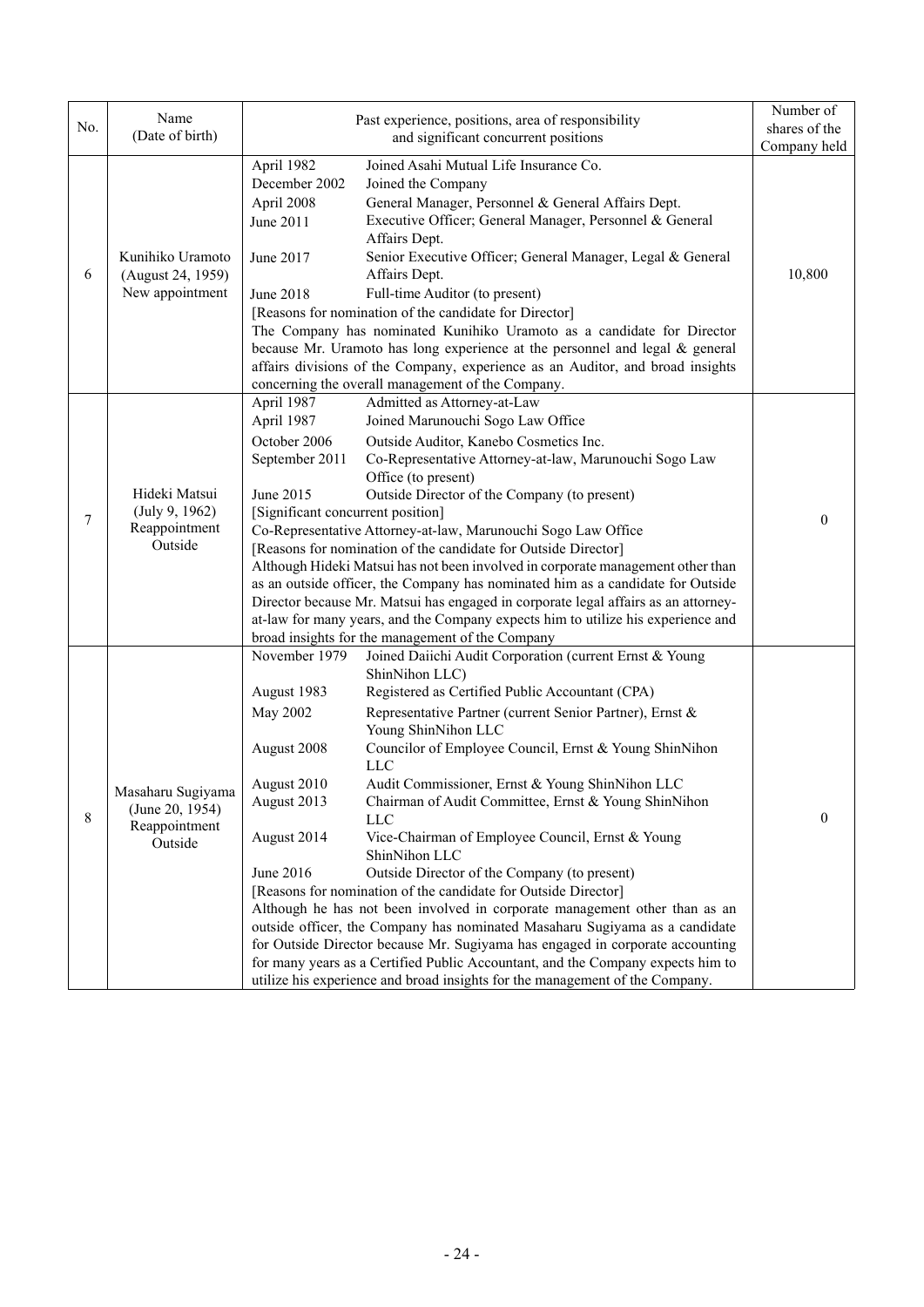| No. | Name<br>(Date of birth)                                        |                                                                                                                                                                                    | Past experience, positions, area of responsibility<br>and significant concurrent positions                                                                                                                                                                                                                                                                                                                                                                                                                                                                                                                                                                                                                                                                                                                                                                                                                                                                                                                                                                                                                                                                                                                                                                                                                                                                                     | Number of<br>shares of the<br>Company held |
|-----|----------------------------------------------------------------|------------------------------------------------------------------------------------------------------------------------------------------------------------------------------------|--------------------------------------------------------------------------------------------------------------------------------------------------------------------------------------------------------------------------------------------------------------------------------------------------------------------------------------------------------------------------------------------------------------------------------------------------------------------------------------------------------------------------------------------------------------------------------------------------------------------------------------------------------------------------------------------------------------------------------------------------------------------------------------------------------------------------------------------------------------------------------------------------------------------------------------------------------------------------------------------------------------------------------------------------------------------------------------------------------------------------------------------------------------------------------------------------------------------------------------------------------------------------------------------------------------------------------------------------------------------------------|--------------------------------------------|
| 9   | Hitoshi Habuka<br>(March 25, 1957)<br>Reappointment<br>Outside | April 1981<br>March 2000<br>April 2000<br>April 2002<br>April 2017<br>June 2019<br>[Significant concurrent position]<br>Yokohama National University<br>management of the Company. | Joined Shin-Etsu Chemical Co., Ltd.<br>Retired from Shin-Etsu Chemical Co., Ltd.<br>Associate Professor, Department of Material Science and<br>Chemical Engineering, Faculty of Engineering, Yokohama<br>National University (current National University Corporation<br>Yokohama National University)<br>Professor, Department of Chemical Engineering Science,<br>Faculty of Engineering, National University Corporation<br>Yokohama National University (to present)<br>Vice Dean, College of Engineering Science, National<br>University Corporation Yokohama National University (to<br>present)<br>Outside Director of the Company (to present)<br>Professor, Department of Materials Science and Chemical Engineering, Faculty of<br>Engineering, National University Corporation Yokohama National University<br>Vice Dean, College of Engineering Science, National University Corporation<br>[Reasons for nomination of the candidate for Outside Director]<br>The Company has nominated Hitoshi Habuka as a candidate for Outside Director<br>because Dr. Habuka has worked at Shin-Etsu Chemical Co., Ltd. and has<br>experience as an engineering advisor and guest researcher, etc. at other companies.<br>Also, he has engaged in research and development for many years, and the<br>Company expects him to utilize his experience and broad insights for the | $\theta$                                   |

(Notes)

1. Hideki Matsui, Masaharu Sugiyama and Hitoshi Habuka are all candidates for Outside Director and candidates for independent officer as stipulated by the rules of the Tokyo Stock Exchange.

- 2. Although Hideki Matsui belongs to the Marunouchi Sogo Law Office, with which the Company has a legal advisory retainer contract and to which it pays fees for legal services provided by attorneys, the Company paid only about ¥2 million for the fiscal year ended March 31, 2021, and this amount does not affect the independence of Mr. Matsui either from the Company or from the law office.
- 3. Although Masaharu Sugiyama belonged to Ernst & Young ShinNihon LLC, which is the Company's accounting auditor, he retired from the audit firm in June 2016. Although the Company pays compensation for audits conducted by the firm, the Company paid only ¥38 million (excluding additional compensation of ¥1 million for the previous fiscal year) for the fiscal year ended March 31, 2021, and this amount does not affect the independence of Mr. Sugiyama either from the Company or from the audit firm. Mr. Sugiyama has not been in charge of audits of the Company.
- 4. Hitoshi Habuka belongs to National University Corporation Yokohama National University, with which the Company has concluded a joint research agreement. Although the Company makes donations to the said university, the amount of donations was only ¥1 million for the fiscal year ended March 31, 2021, and this amount does not affect the independence of Mr. Habuka either from the Company or from the university.
- 5. The Company has an agreement with Hideki Matsui, Masaharu Sugiyama and Hitoshi Habuka to limit their liability as Outside Director on the basis of the provisions of Article 427, Paragraph 1, of the Companies Act with the liability limit set forth in the relevant law. In case Mr. Matsui, Mr. Sugiyama, and Mr. Habuka are elected as Outside Directors and assume office as such, the Company plans to continue to enter into a similar agreement with them.
- 6. The Company has entered into a directors and officers liability insurance agreement for Directors, Auditors, and certain officers of subsidiaries of the Company as insureds, which is outlined below and plans to renew the agreement in October 2021. Each candidate is included as an insured under the said insurance, and when each candidate is elected and assumes office, they will all be included as an insured under the said insurance. 1) Outline of events insured against
	- The agreement will cover damages that may arise due to the insured Directors, Auditors, and officers, etc. assuming responsibility for the execution of his or her duties or receiving a claim related to the pursuit of such responsibility. 2) Insurance premiums will be fully borne by the Company.
- 7. The term of office of Hideki Matsui, Masaharu Sugiyama, and Hitoshi Habuka as Outside Directors of the Company upon the conclusion of this General Meeting of Shareholders will be six years, five years, and two years, respectively.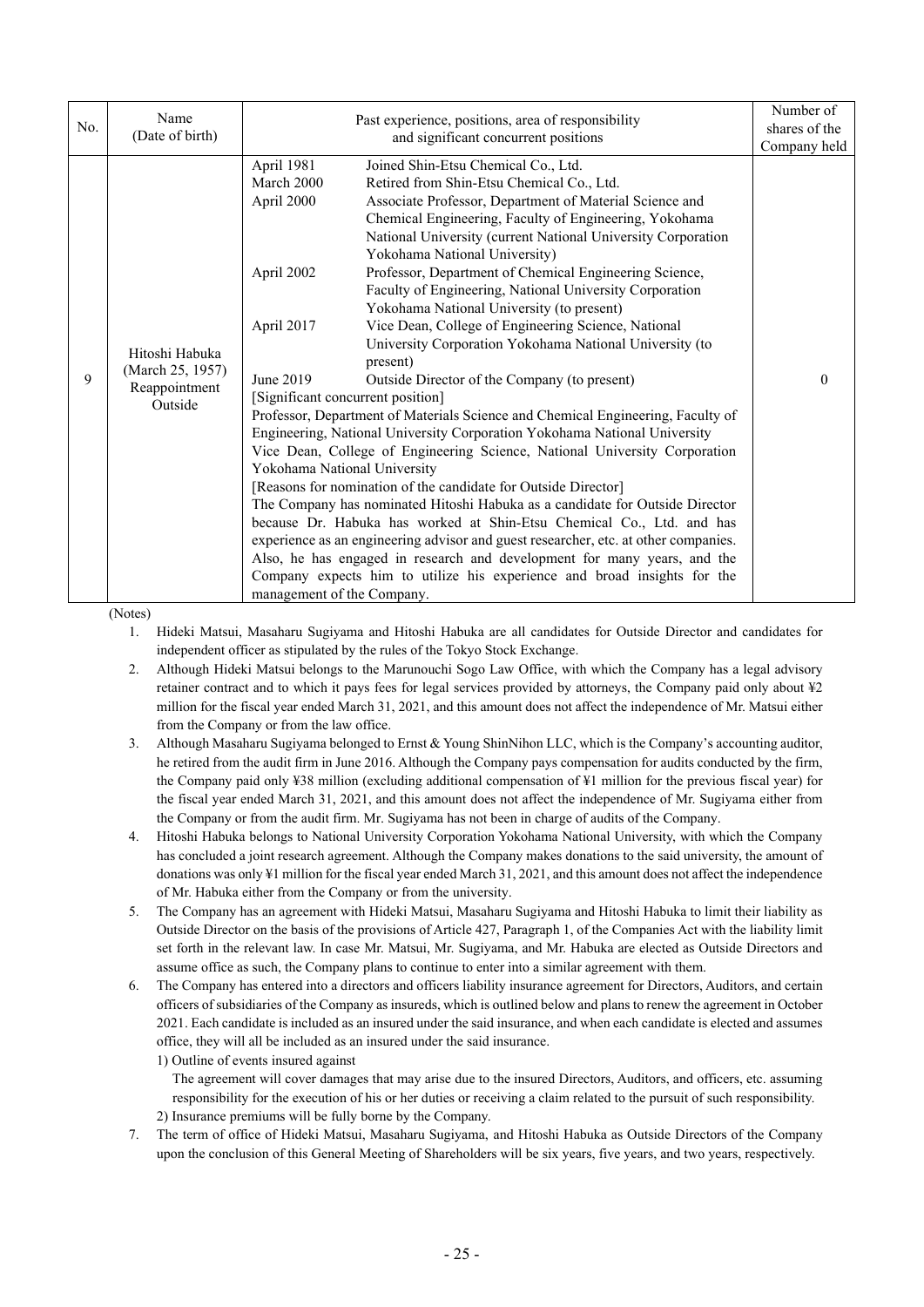# **<Company Proposal>**

## **Proposition of 2 Auditors**

Auditors Takashi Suzuki and Kunihiko Uramoto will resign at the conclusion of this year's Ordinary General Meeting of Shareholders. Accordingly, the Company proposes the election of 2 Auditors. Takeaki Yajima and Masatomo Hayashi are nominated as substitute for Takashi Suzuki and Kunihiko Uramoto, respectively.

The candidates for Auditor are as follows. The Audit & Supervisory Board has previously given its approval to this proposal.

|     | Name                                    |                  | Past experience, positions,                                                        | Number of        |
|-----|-----------------------------------------|------------------|------------------------------------------------------------------------------------|------------------|
| No. | (Date of birth)                         |                  | and significant concurrent positions                                               | shares of the    |
|     |                                         |                  |                                                                                    | Company held     |
|     |                                         | April 1987       | Joined The Dai-Ichi Kangyo Bank, Ltd. (currently Mizuho                            |                  |
|     |                                         |                  | Bank, Ltd.)                                                                        |                  |
|     |                                         | March 2003       | General Manager of Tottori Branch, Mizuho Bank, Ltd.                               |                  |
|     |                                         | April 2010       | General Manager, Unit No. 8 of Branch Department, Mizuho                           |                  |
|     |                                         |                  | Bank, Ltd.                                                                         |                  |
|     |                                         | April 2012       | General Manager of Tachikawa Branch, Mizuho Bank, Ltd.                             |                  |
|     |                                         | April 2014       | General Manager, Branch Banking Department No. 2, Mizuho<br>Bank, Ltd.             |                  |
| 1   | Takeaki Yajima<br>(April 20, 1963)      |                  |                                                                                    | 2,900            |
|     | New appointment                         | April 2015       | General Manager, Tokyo Main Office Department No. 1,<br>Mizuho Bank, Ltd.          |                  |
|     |                                         | June 2018        | Corporate Adviser of the Company                                                   |                  |
|     |                                         | <b>June 2018</b> | Director and Executive Officer (to present)                                        |                  |
|     |                                         |                  | [Reasons for nomination of the candidate for Auditor]                              |                  |
|     |                                         |                  | The Company has nominated Takeaki Yajima as a candidate for Auditor because        |                  |
|     |                                         |                  | Mr. Yajima has long experience at financial institutions, experience as a Director |                  |
|     |                                         |                  | of the Company, considerable knowledge in finance and accounting and broad         |                  |
|     |                                         |                  | insights concerning the overall management of the Company.                         |                  |
|     |                                         | April 1983       |                                                                                    |                  |
|     |                                         |                  | Joined the Company                                                                 |                  |
|     |                                         | April 2002       | General Manager, Recording Materials Development Research<br>Lab.                  |                  |
|     | Masatomo Hayashi<br>(September 9, 1960) |                  |                                                                                    |                  |
|     |                                         | <b>July 2004</b> | General Manager, Recording Materials Development Research                          |                  |
|     |                                         |                  | Lab.; General Manager, Fine Chemicals Sales Dept.-I                                |                  |
|     |                                         | April 2005       | General Manager, Functional Materials Development Research                         |                  |
|     |                                         |                  | Lab.; General Manager, Fine Chemicals Sales Dept.-I                                |                  |
|     |                                         | April 2009       | General Manager, Functional Materials Development Research                         |                  |
|     |                                         |                  | Lab.; General Manager, Production Dept.-III, Shibukawa Plant                       |                  |
| 2   |                                         | April 2010       | General Manager, Production Dept.-III, Shibukawa Plant;                            | $\boldsymbol{0}$ |
|     | New appointment                         |                  | Research & Marketing Management Dept.                                              |                  |
|     |                                         | April 2014       | General Manager, Production Engineering Dept., Technical<br>Div.                   |                  |
|     |                                         | June 2015        | Executive Officer; Plant Manager, Shibukawa Plant                                  |                  |
|     |                                         | June 2019        | Senior Executive Officer; Plant Manager, Mizushima Plant (to                       |                  |
|     |                                         |                  | present)                                                                           |                  |
|     |                                         |                  | [Reasons for nomination of the candidate for Auditor]                              |                  |
|     |                                         |                  | The Company has nominated Masatomo Hayashi as a candidate for Auditor              |                  |
|     |                                         |                  | because Mr. Hayashi has long experience in the engineering division, including     |                  |
|     |                                         |                  | plant operations, and research and development division of the Company, and he     |                  |
|     |                                         |                  | also has broad insights concerning the overall management of the Company.          |                  |

(Note)

The Company has entered into a directors and officers liability insurance agreement for Directors, Auditors, and certain officers of subsidiaries of the Company as insureds, which is outlined below and plans to renew the agreement in October 2021. When each candidate is elected and assumes office, they will all be included as an insured under the said insurance. 1) Outline of events insured against

The agreement will cover damages that may arise due to the insured Directors, Auditors, and officers, etc. assuming responsibility for the execution of his or her duties or receiving a claim related to the pursuit of such responsibility.

2) Insurance premiums will be fully borne by the Company.